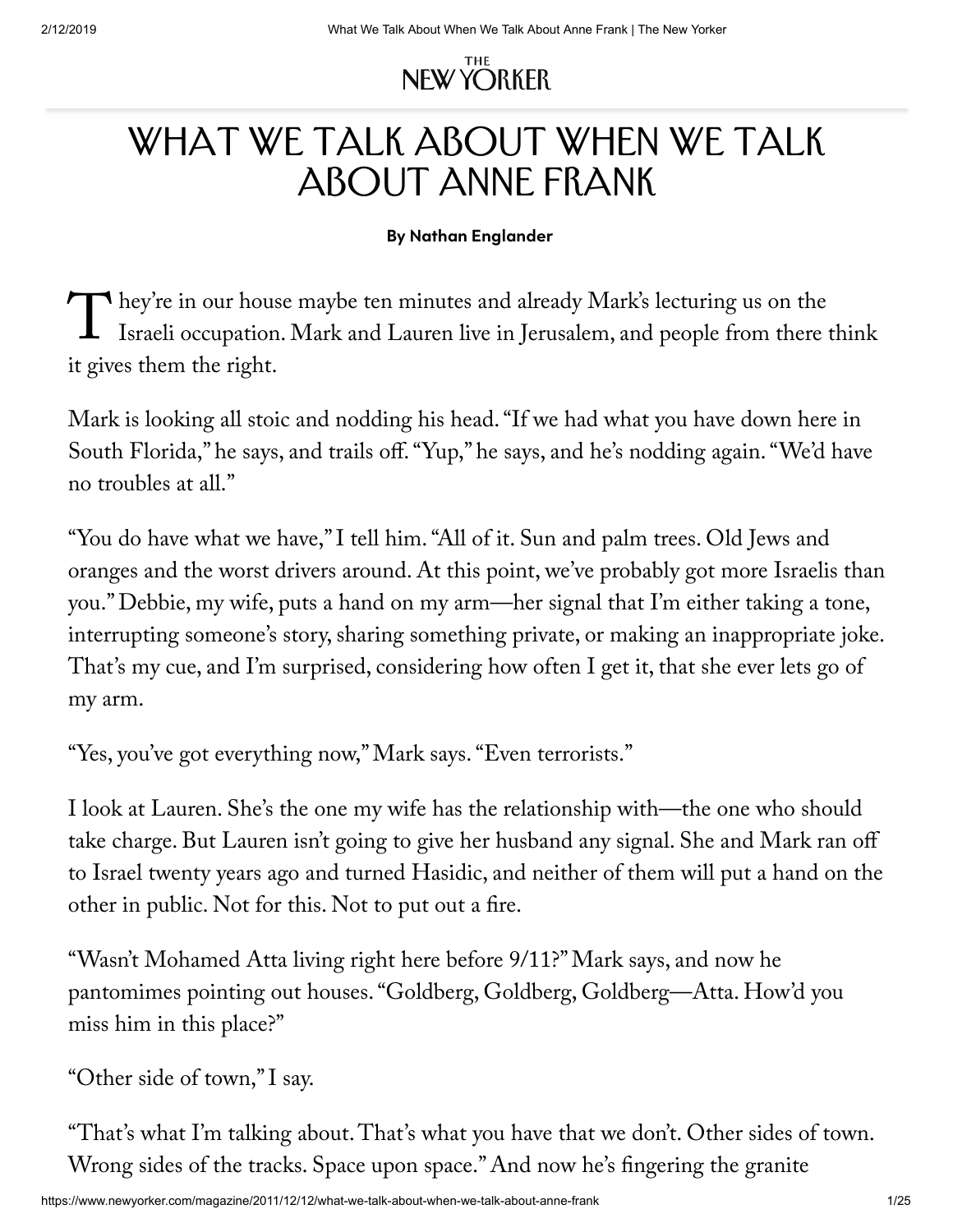countertop in our kitchen, looking out into the living room and the dining room, staring through the kitchen windows at the pool."All this house," he says,"and one son? Can you imagine?"

"No,"Lauren says. And then she turns to us, backing him up."You should see how we live with ten."

"Ten kids,"I say."We could get you a reality show with that here in the States. Help you get a bigger place."

VIDEO FROM THE NEW YORKER

What the [Government](http://video.newyorker.com/watch/what-the-government-shutdown-means-for-americans) Shutdown Means for Americans

The hand is back pulling at my sleeve."Pictures," Debbie says."I want to see the girls." We all follow Lauren into the den for her purse.

"Do you believe it?"Mark says."Ten girls!" And the way it comes out of his mouth, it's the first time I like the guy. The first time I think about giving him a chance.

Tacebook and Skype brought Deb and Lauren back together. They were glued at the hip growing up. Went all the way through school together. Yeshiva school. All girls. hip growing up.Went all the way through school together. Yeshiva school. All girls.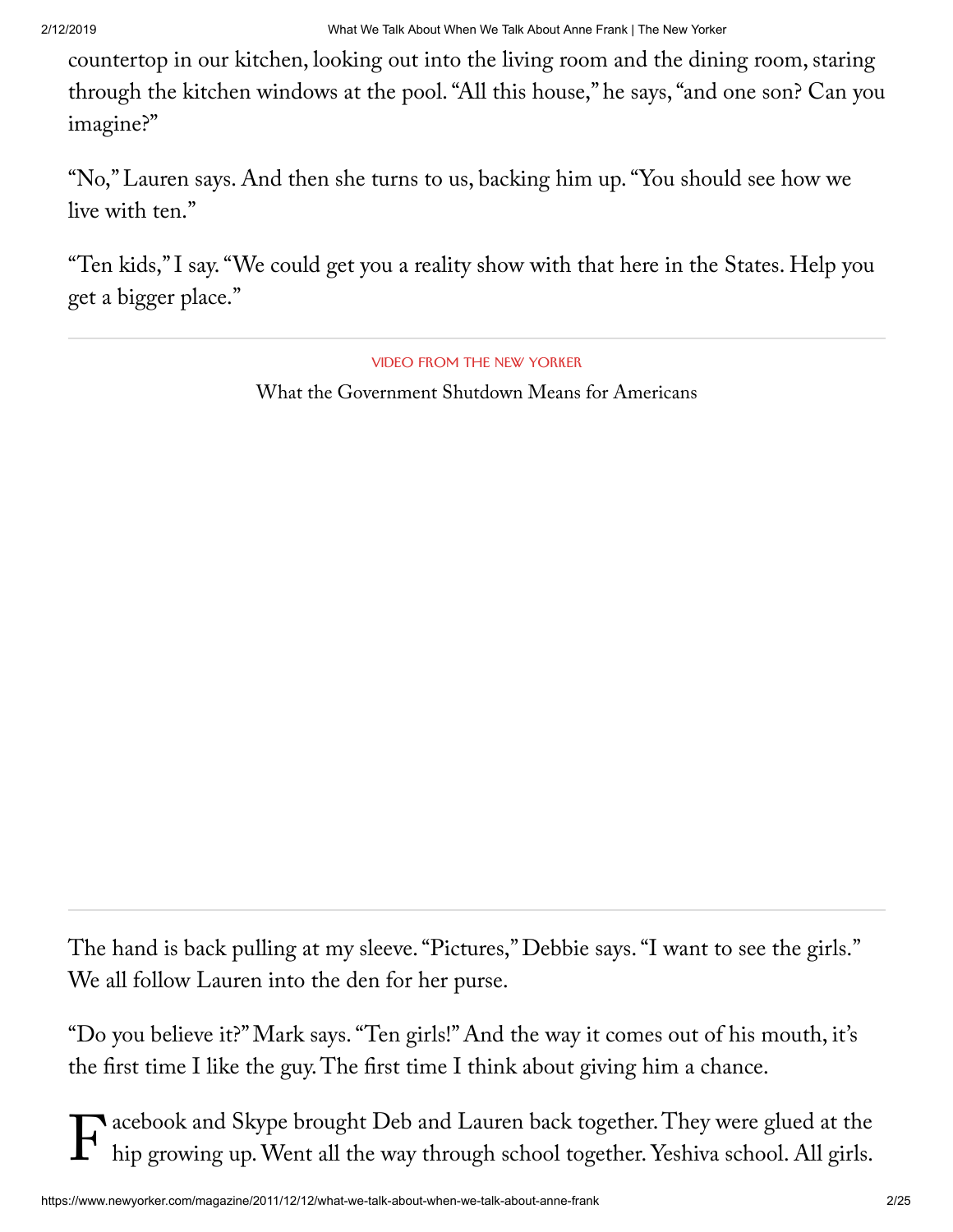Out in Queens till high school and then riding the subway together to one called Central in Manhattan.They stayed best friends until I married Deb and turned her secular, and soon after that Lauren met Mark and they went off to the Holy Land and shifted from Orthodox to ultra-Orthodox, which to me sounds like a repackaged detergent— $\alpha$ RTHODOX ULTRA®, now with more deep-healing power. Because of that, we're supposed to call them Shoshana and Yerucham now. Deb's been doing it.I'm just not saying their names.

"You want some water?"I offer."Coke in the can?"

" 'You'—which of us?"Mark says.

"You both,"I say."Or I've got whiskey.Whiskey's kosher, too, right?"

"If it's not,I'll kosher it up real fast," he says, pretending to be easygoing. And right then he takes off that big black hat and plops down on the couch in the den.

Lauren's holding the verticals aside and looking out at the yard."Two girls from Forest Hills,"she says."Who ever thought we'd be the mothers of grownups?"

"Trevor's sixteen," Deb says."You may think he's a grownup, and he may think he's a grownup—but we are not convinced."

Right then is when Trev comes padding into the den, all six feet of him, plaid pajama bottoms dragging on the floor and T-shirt full of holes. He's just woken up, and you can tell he's not sure if he's still dreaming.We told him we had guests. But there's Trev, staring at this man in the black suit, a beard resting on his belly. And Lauren,I met her once before, right when Deb and I got married, but ten girls and a thousand Shabbos dinners later—well, she's a big woman, in a bad dress and a giant blond Marilyn Monroe wig. Seeing them at the door,I can't say I wasn't shocked myself.

"Hey," he says.

And then Deb's on him, preening and fixing his hair and hugging him. "Trevy, this is my best friend from childhood,"she says."This is Shoshana, and this is—"

"Mark,"I say.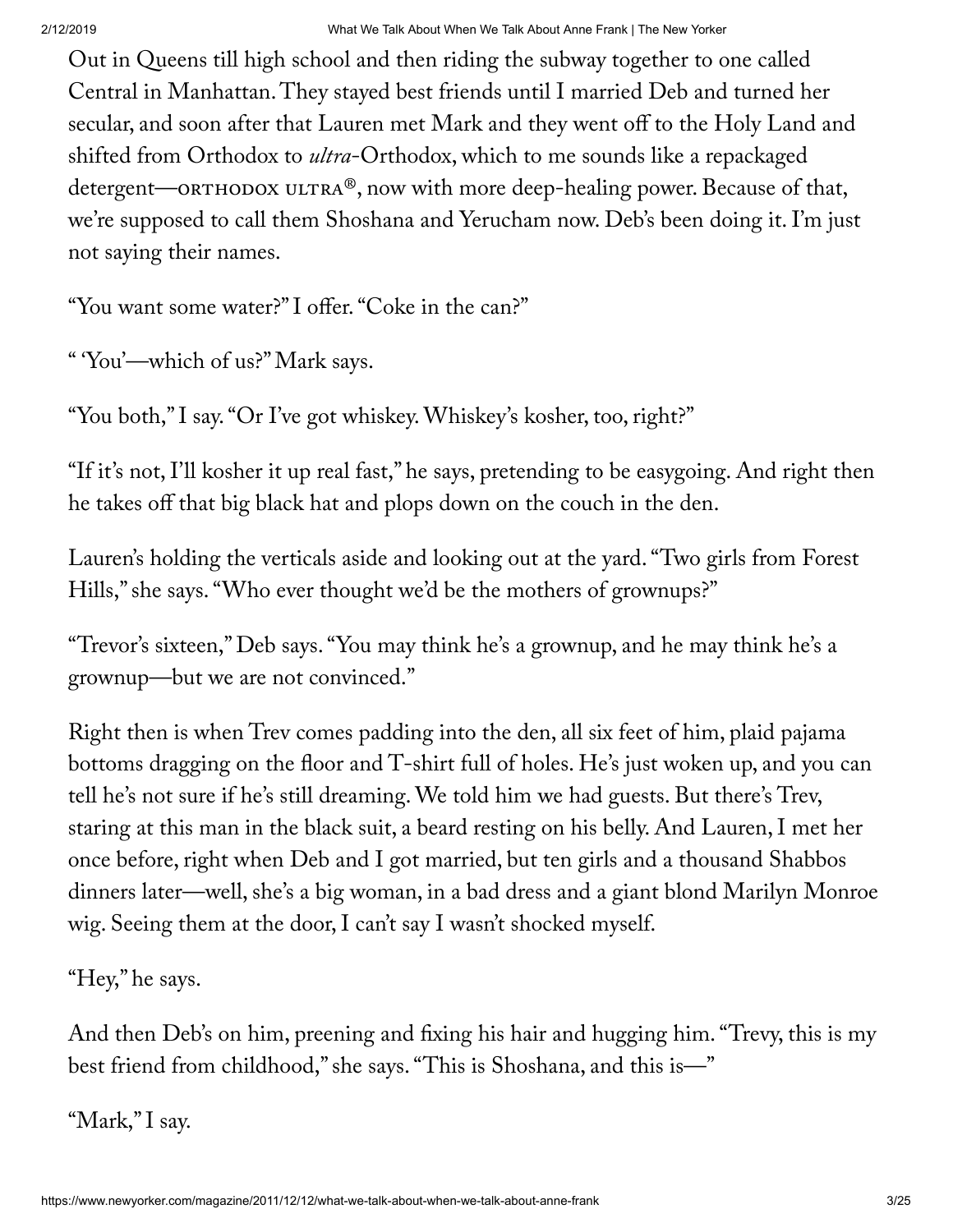#### 2/12/2019 What We Talk About When We Talk About Anne Frank | The New Yorker

"Yerucham,"Mark says, and sticks out a hand.Trev shakes it.Then Trev sticks out his hand, polite, to Lauren. She looks at it, just hanging there in the air.

"I don't shake,"she says."But I'm so happy to see you. Like meeting my own son.I mean it." And here she starts to cry, and then she and Deb are hugging. And the boys, we just stand there until Mark looks at his watch and gets himself a good manly grip on Trev's shoulder.

"Sleeping until three on a Sunday? Man, those were the days," Mark says."A regular little Rumpleforeskin."Trev looks at me, and I want to shrug, but Mark's also looking, so I don't move.Trev just gives us both his best teen-age glare and edges out of the room. As he does, he says,"Baseball practice," and takes my car keys off the hook by the door to the garage.

"There's gas,"I say.

"They let them drive here at sixteen?"Mark says."Insane."

 $\mathcal{L}(\mathbf{S})$  o what brings you here after all these years?" I say.<br>"My mother." Mark earn "She's feiling and my fether's gr "My mother,"Mark says."She's failing, and my father's getting old—and they come to us for Sukkot every year. You know?"

"I know the holidays."

"They used to fly out to us. For Sukkot and Pesach, both. But they can't fly now, and I just wanted to get over while things are still good.We haven't been in America—"

"Oh, gosh,"Lauren says."I'm afraid to think how long it's been. More than ten years. Twelve," she says. "With the kids, it's just impossible until enough of them are big."

"How do you do it?" Deb says."Ten kids? I really do want to hear."

That's when I remember."I forgot your drink,"I say to Mark.

"Yes, his drink.That's how,"Lauren says."That's how we cope."

 $\bigwedge$  nd that's how the four of us end up back at the kitchen table with a bottle of vodk<br>between us. I'm not one to get drunk on a Sunday afternoon, but, I tell you, when nd that's how the four of us end up back at the kitchen table with a bottle of vodka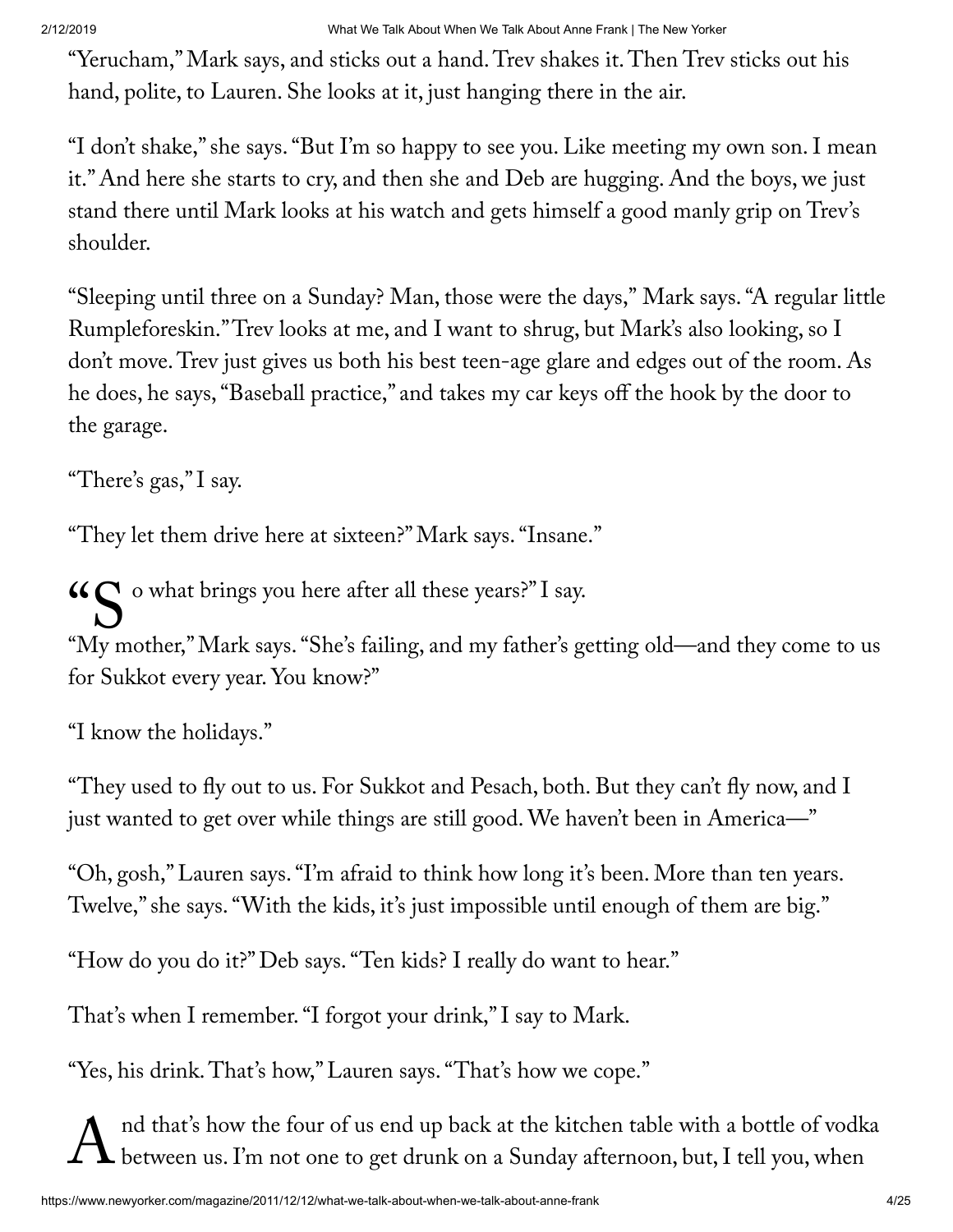the plan is to spend the day with Mark I jump at the chance. Deb's drinking, too, but not for the same reason.I think she and Lauren are reliving a little bit of the wild times.The very small window when they were together, barely grown up, two young women living in New York on the edge of two worlds.

Deb says, "This is really racy for us. I mean, *really* racy. We try not to drink much at all these days.We think it sets a bad example for Trevor.It's not good to drink in front of them right at this age when they're all transgressive. He's suddenly so interested in that kind of thing."

"I'm just happy when he's interested in something,"I say.

Deb slaps at the air."I just don't think it's good to make drinking look like it's fun with a teen-ager around."

Lauren smiles and straightens her wig."Does anything we do look fun to our kids?"

I laugh at that. Honestly,I'm liking her more and more.

"It's the age limit that does it,"Mark says."It's the whole American puritanical thing, the twenty-one-year-old drinking age and all that.We don't make a big deal about it in Israel, and so the kids, they don't even notice alcohol. Except for the foreign workers on Fridays, you hardly see anyone drunk at all."

"The workers and the Russians,"Lauren says.

"The Russian immigrants," he says,"that's a whole separate matter. Most of them, you know, not even Jews."

```
"What does that mean?"I say.
```
"It means matrilineal descent, is what it means,"Mark says."With the Ethiopians there were conversions."

But Deb wants to keep us away from politics, and the way we're arranged, me in between them and Deb opposite (it's a round table, our kitchen table), she practically has to throw herself across to grab hold of my arm. "Fix me another," she says.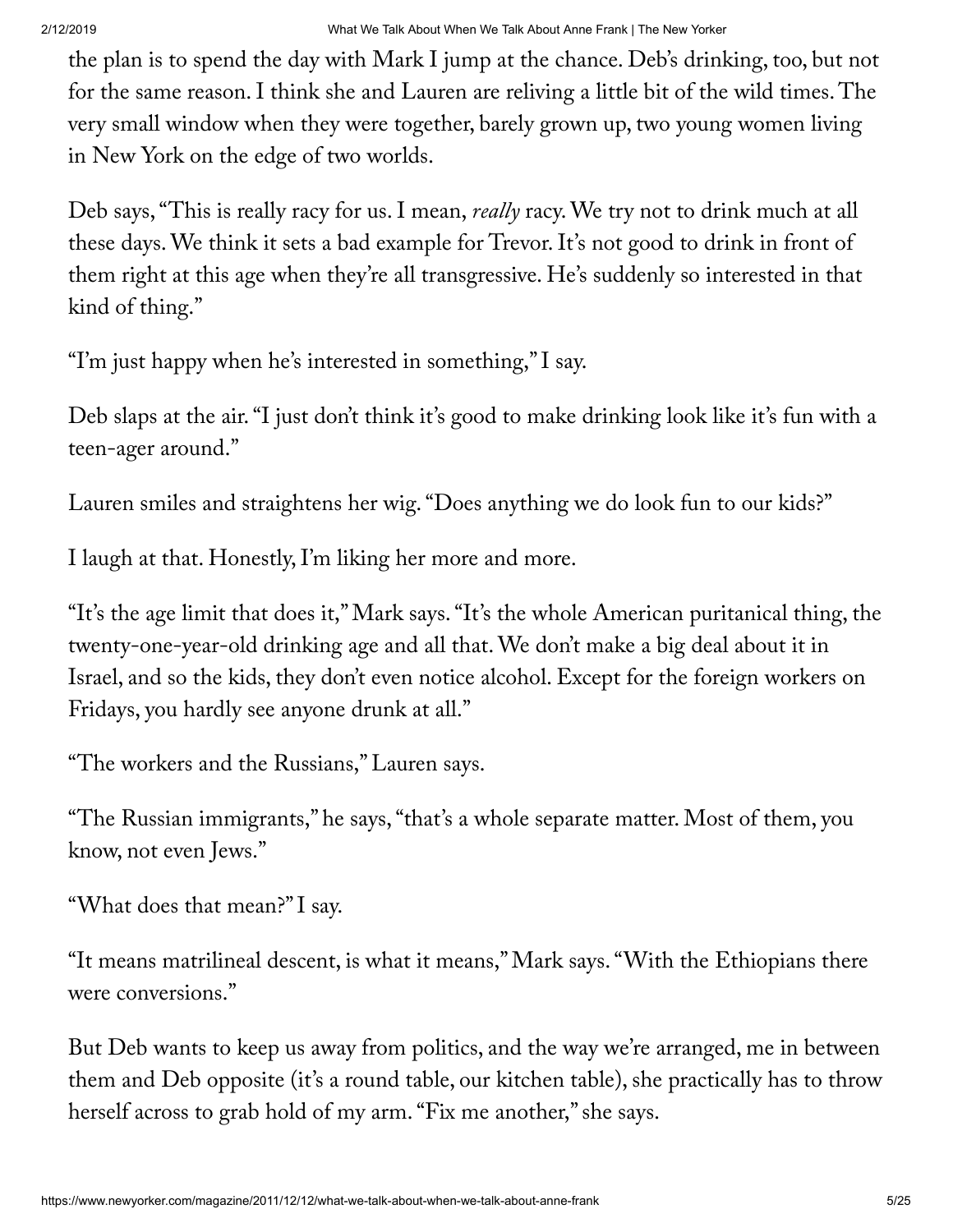#### 2/12/2019 What We Talk About When We Talk About Anne Frank | The New Yorker

And here she switches the subject to Mark's parents."How's the visit been going?"she says, her face all sombre."How are your folks holding up?"

Deb is very interested in Mark's parents.They're Holocaust survivors. And Deb has what can only be called an unhealthy obsession with the idea of that generation being gone. Don't get me wrong.It's important to me, too. All I'm saying is there's healthy and unhealthy, and my wife, she gives the subject a *lot* of time.

"What can I say?"Mark says."My mother's a very sick woman. And my father, he tries to keep his spirits up. He's a tough guy."

"I'm sure,"I say.Then I look down at my drink, all serious, and give a shake of my head. "They really are amazing."

"Who?"Mark says."Fathers?"

I look back up and they're all staring at me."Survivors,"I say, realizing I jumped the gun.

"There's good and bad,"Mark says."Like anyone else."

Lauren says,"The whole of Carmel Lake Village, it's like a D.P. camp with a billiards room."

"One tells the other, and they follow,"Mark says."From Europe to New York, and now, for the end of their lives, again the same place."

"Tell them that crazy story, Yuri,"Lauren says.

"Tell us," Deb says.

"So you can picture my father," Mark says. "In the old country, he went to *heder*, had the peyes and all that. But in America a classic galusmonger. He looks more like you than me. It's not from him that I get this," he says, pointing at his beard."Shoshana and I—"

"We know,"I say.

"So my father.They've got a nice nine-hole course, a driving range, some greens for the practice putting. And my dad's at the clubhouse.I go with him. He wants to work out in the gym, he says.Tells me I should come. Get some exercise. And he tells me"—and here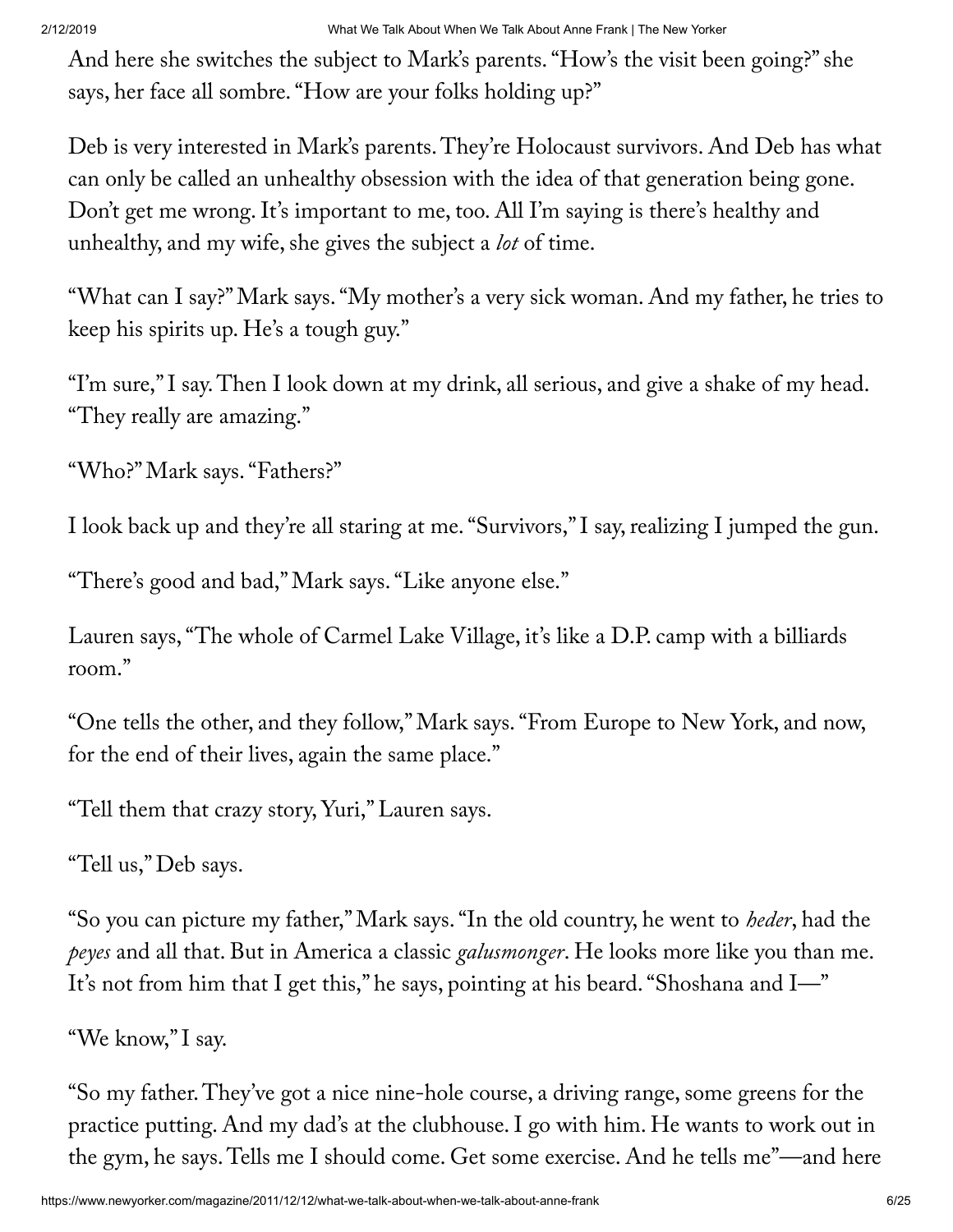Mark points at his feet, sliding a leg out from under the table so we can see his big black clodhoppers—"'You can't wear those Shabbos shoes on the treadmill. You need the sneakers. You know, sports shoes?' And I tell him, 'I know what sneakers are.I didn't forget my English any more than your Yiddish is gone.' So he says, 'Ah shaynem dank dir in pupik.'Just to show me who's who."

"Tell them the point,"Lauren says.

"He's sitting in the locker room, trying to pull a sock on, which is, at that age, basically the whole workout in itself.It's no quick business. And I see, while I'm waiting, and I can't believe it—I nearly pass out.The guy next to him, the number on his arm, it's three before my father's number. You know, in sequence."

"What do you mean?" Deb says.

"I mean the number tattooed.It's the same as my father's camp number, digit for digit, but my father's ends in an eight. And this guy's, it ends in a five. That's the only difference.I mean, they're separated by two people. So I say, 'Excuse me, sir.' And the guy just says, 'You with the Chabad? I don't want anything but to be left alone.I already got candles at home.'I tell him, 'No.I'm not.I'm here visiting my father.' And to my father I say, 'Do you know this gentleman? Have you two met? I'd really like to introduce you, if you haven't.' And they look each other over for what,I promise you, is minutes. Actual minutes. It is—with *kavod* I say this, with respect for my father—but it is like watching a pair of big beige manatees sitting on a bench, each with one sock on.They're just looking each other up and down, everything slow. And then my father says, 'I seen him. Seen him around.'The other guy, he says, 'Yes,I've seen.' 'You're both survivors,'I tell them. 'Look. The numbers.' And they look. 'They're the same,'I say. And they both hold out their arms to look at the little ashen tattoos.To my father I say, 'Do you get it? The same, except his—it's right ahead of yours. Look! Compare.' So they look.They compare." Mark's eyes are popping out of his head."Think about it," he says."Around the world, surviving the unsurvivable, these two old guys end up with enough money to retire to Carmel Lake and play golf every day. So I say to my dad, 'He's right ahead of you. Look, a five,'I say. 'And yours is an eight.' And my father says, 'All that means is he cut ahead of me in line.There same as here.This guy's a cutter.I just didn't want to say.' 'Blow it out your ear,' the other guy says. And that's it. Then they get back to putting on socks."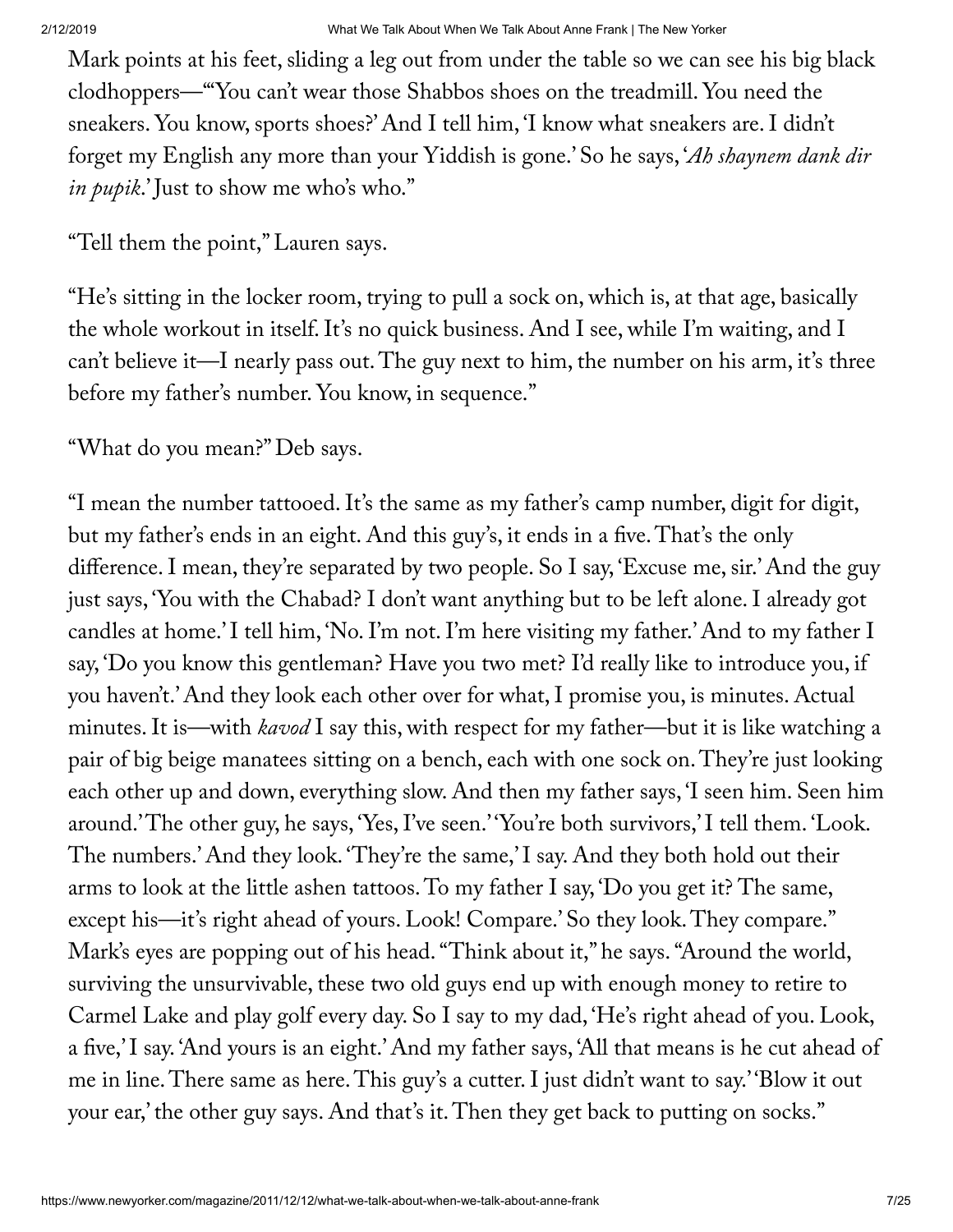Deb looks crestfallen. She was expecting something empowering. Some story with which to educate Trevor, to reaffirm her belief in the humanity that, from inhumanity, forms.

But me,I love that kind of story.I'm starting to take a real shine to these two, and not just because I'm suddenly feeling sloshed.

"Good story, Yuri,"I say, copying his wife."Yerucham, that one's got zing."

Yerucham hoists himself up from the table, looking proud. He checks the label of our white bread on the counter, making sure it's kosher. He takes a slice, pulls off the crust, and rolls the white part against the countertop with the palm of his hand, making a little ball. He comes over and pours himself a shot and throws it back.Then he eats that crazy dough ball. Just tosses it in his mouth, as if it's the bottom of his own personal punctuation mark—you know, to underline his story.

"Is that good?"I say.

"Try it," he says. He goes to the counter and pitches me a slice of white bread, and says, "But first pour yourself a shot."

I reach for the bottle and find that Deb's got her hands around it, and her head's bowed down, like the bottle is anchoring her, keeping her from tipping back.

"Are you O.K., Deb?"Lauren says.

"It's because it was funny,"I say.

"Honey!" Deb says.

"She won't tell you, but she's a little obsessed with the Holocaust.That story—no offense, Mark—it's not what she had in mind."

I should leave it be,I know. But it's not like someone from Deb's high school is around every day offering insights.

"It's like she's a survivor's kid, my wife.It's crazy, that education they give them. Her grandparents were all born in the Bronx, and here we are twenty minutes from downtown Miami but it's like it's 1937 and we live on the edge of Berlin."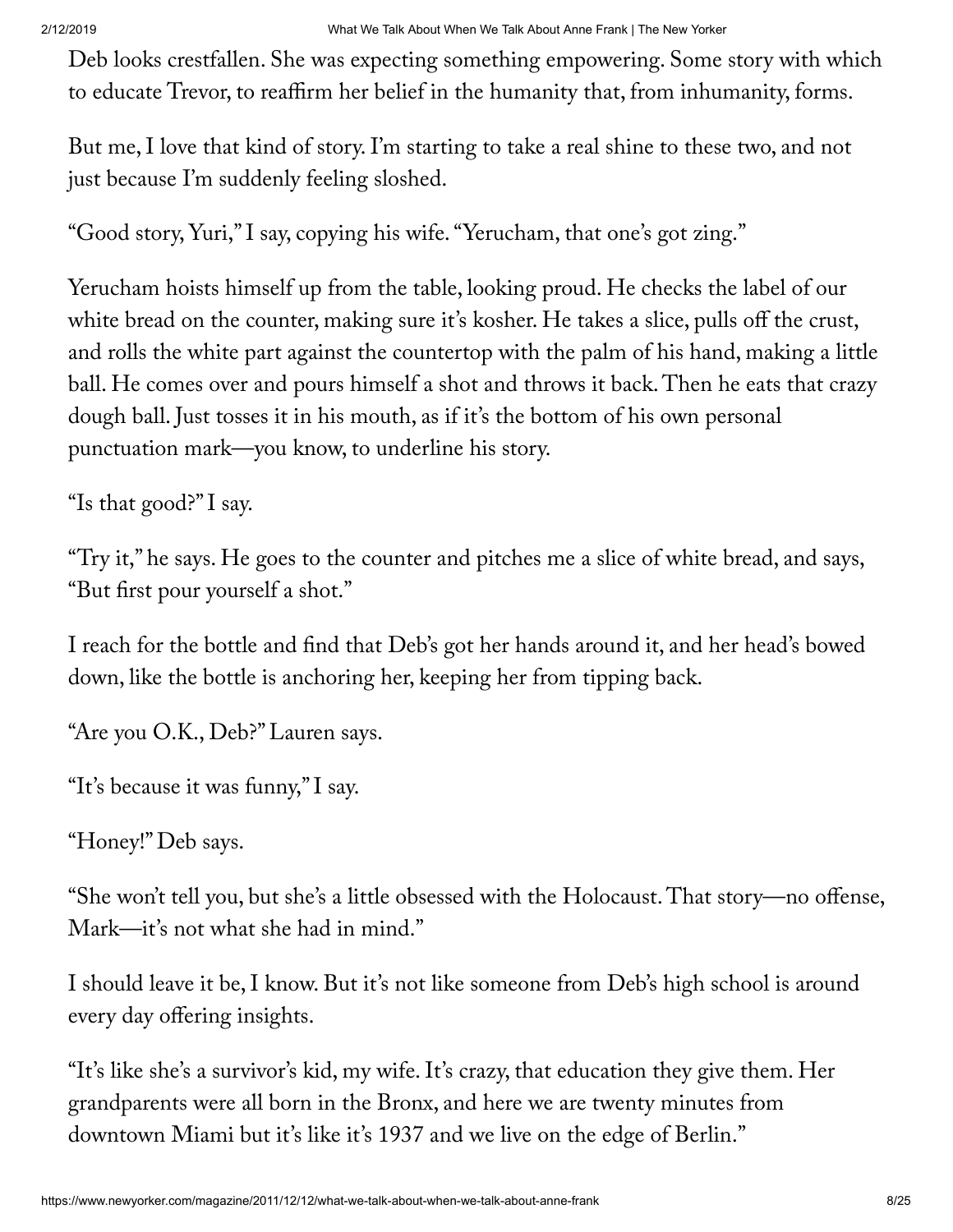"That's not it!" Deb says, openly defensive, her voice super high up in the register."I'm not upset about that.It's the alcohol. All this alcohol.It's that and seeing Lauren. Seeing Shoshana, after all this time."

"Oh, she was always like this in high school," Shoshana says."Sneak one drink, and she started to cry. You want to know what used to get her going, what would make her truly happy?" Shoshana says."It was getting high.That's what always did it. Smoking up. It would make her laugh for hours and hours."

And, I tell you, I didn't see it coming. I'm as blindsided as Deb was by that numbers story.

"Oh, my God," Deb says, and she's pointing at me."Look at my big bad secular husband. He really can't handle it. He can't handle his wife's having any history of naughtiness at all—Mr. Liberal Open-Minded."To me she says,"How much more chaste a wife can you dream of than a modern-day yeshiva girl who stayed a virgin until twenty-one? Honestly.What did you think Shoshana was going to say was so much fun?"

"Honestly-honestly?" I say. "I don't want to. It's embarrassing."

"Say it!" Deb says, positively glowing.

"Honestly,I thought you were going to say it was something like competing in the Passover Nut Roll, or making sponge cake. Something like that."I hang my head. And Shoshana and Deb are laughing so hard they can't breathe.They're grabbing at each other so that I can't tell if they're holding each other up or pulling each other down.

"I can't believe you told him about the nut roll," Shoshana says.

"And I can't believe," Deb says,"you just told my husband of twenty-two years how much we used to get high.I haven't touched a joint since before we were married,"she says. "Have we, honey? Have we smoked since we got married?"

"No,"I say."It's been a very long time."

"So come on, Shosh.When was it? When was the last time you smoked?"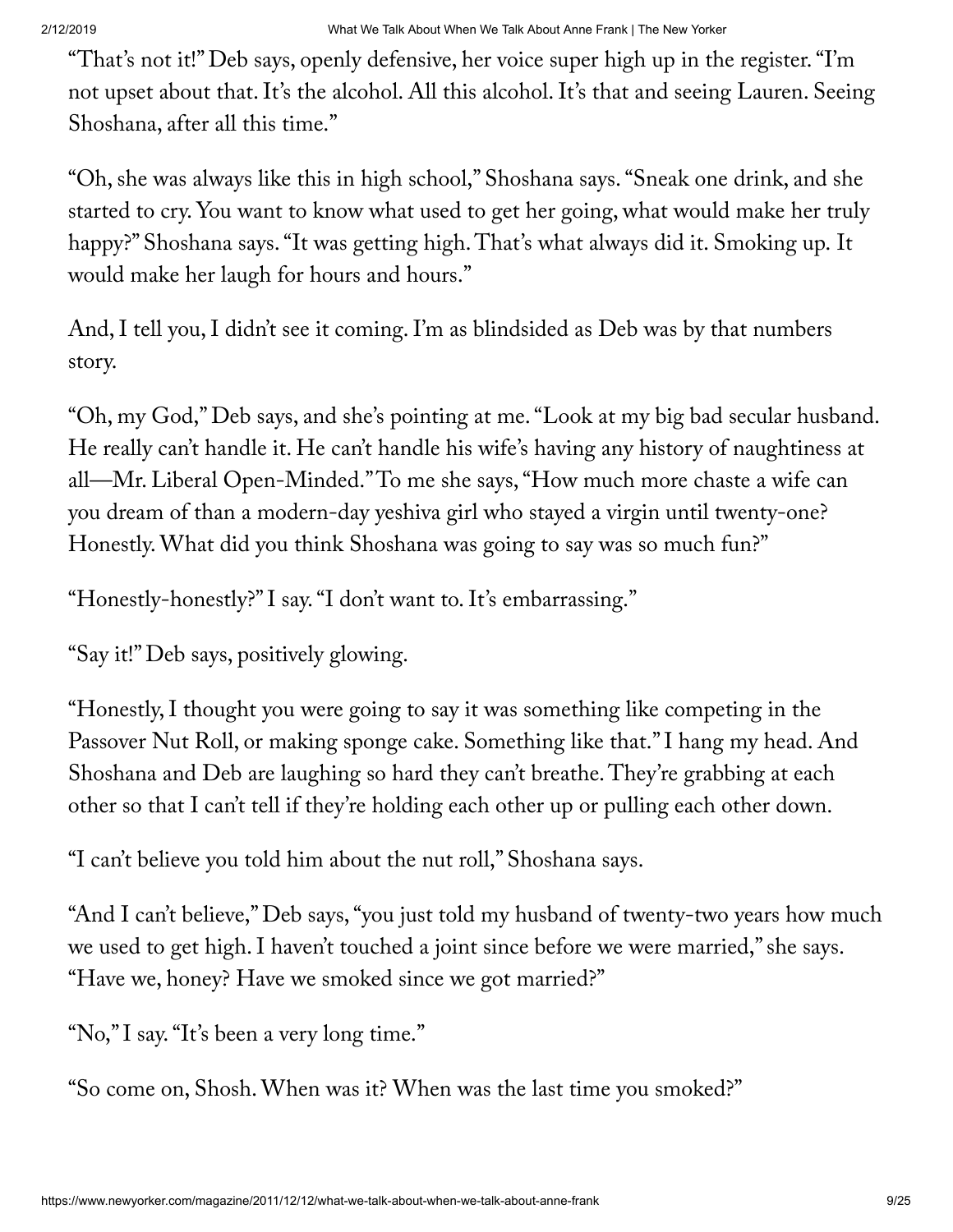Now,I know I mentioned the beard on Mark. But I don't know if I mentioned how hairy a guy he is.That thing grows right up to his eyeballs. Like having eyebrows on top and bottom both. So when Deb asks the question, the two of them, Shosh and Yuri, are basically giggling like children, and I can tell, in the little part that shows, in the bit of skin I can see, that Mark's eyelids and earlobes are in full blush.

"When Shoshana said we drink to get through the days,"Mark says,"she was kidding about the drinking."

"We don't drink much," Shoshana says.

"It's smoking that she means," he says.

"We still get high," Shoshana says."I mean, all the time."

"Hasidim!" Deb screams."You're not allowed!"

"Everyone does in Israel.It's like the sixties there,"Mark says."It's the highest country in the world.Worse than Holland and India and Thailand put together.Worse than anywhere, even Argentina—though they may have us tied."

"Well, maybe that's why the kids aren't interested in alcohol,"I say.

"Do you want to get high now?" Deb says. And we all three look at her. Me, with surprise. And those two with straight longing.

"We didn't bring," Shoshana says."Though it's pretty rare anyone at customs peeks under the wig."

"Maybe you guys can find your way into the glaucoma underground over at Carmel Lake," I say. "I'm sure that place is rife with it."

"That's funny,"Mark says.

"I'm funny,"I say, now that we're all getting on.

"We've got pot," Deb says.

"We do?"I say."I don't think we do."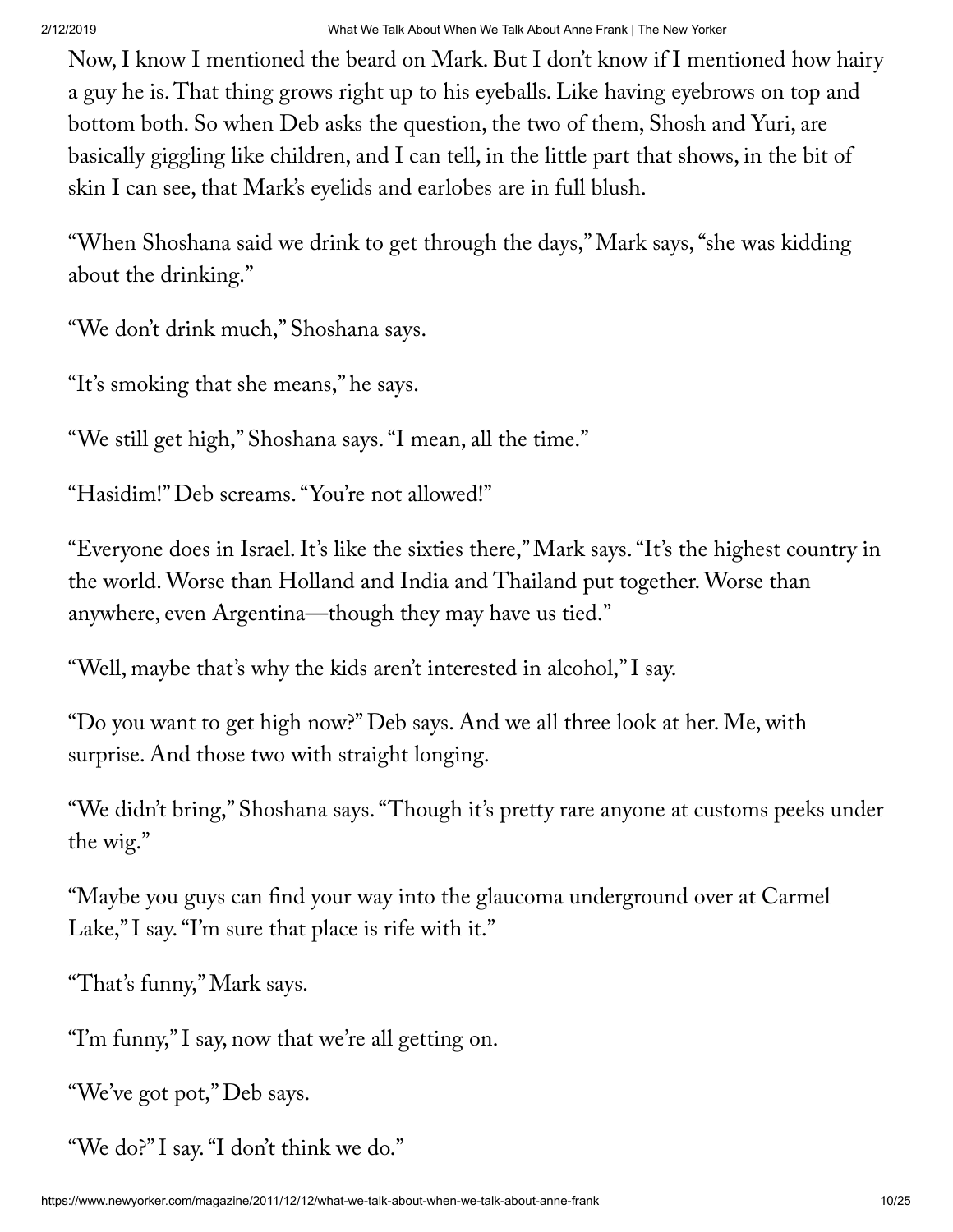Deb looks at me and bites at the cuticle on her pinkie.

"You're not secretly getting high all these years?"I say.I really don't feel well at all.

"Our son," Deb says."He has pot."

"Our son?"

"Trevor,"she says.

"Yes,"I say."I know which one."

I t's a lot for one day, that kind of news. And it feels to me a lot like betrayal. Like m<br>wife's old secret and my son's new secret are bound up together, and I've somehow T t's a lot for one day, that kind of news. And it feels to me a lot like betrayal. Like my been wronged. Also, I'm not one to recover quickly from any kind of slight from Deb not when there are people around.I really need to talk stuff out. Some time alone, even five minutes, would fix it. But it's super apparent that Deb doesn't need any time alone with me. She doesn't seem troubled at all.What she seems is focussed. She's busy at the counter, using a paper tampon wrapper to roll a joint.

"It's an emergency-preparedness method we came up with in high school," Shoshana says."The things teen-age girls will do when they're desperate."

"Do you remember that nice boy that we used to smoke in front of?" Deb says."He'd just watch us.There'd be six or seven of us in a circle, girls and boys not touching—we were so religious.Isn't that crazy?" Deb is talking to me, as Shoshana and Mark don't think it's crazy at all."The only place we touched was passing the joint, at the thumbs. And this boy, we had a nickname for him."

"Passover!" Shoshana yells.

"Yes," Deb says, "that's it. All we ever called him was Passover. Because every time the joint got to him he'd just pass it over to the next one of us. Passover Rand."

Shoshana takes the joint and lights it with a match, sucking deep."It's a miracle when I remember anything these days," she says. "After my first was born, I forgot half of everything I knew. And then half again with each one after. Just last night,I woke up in a panic. I couldn't remember if there were fifty-two cards in a deck or fifty-two weeks in a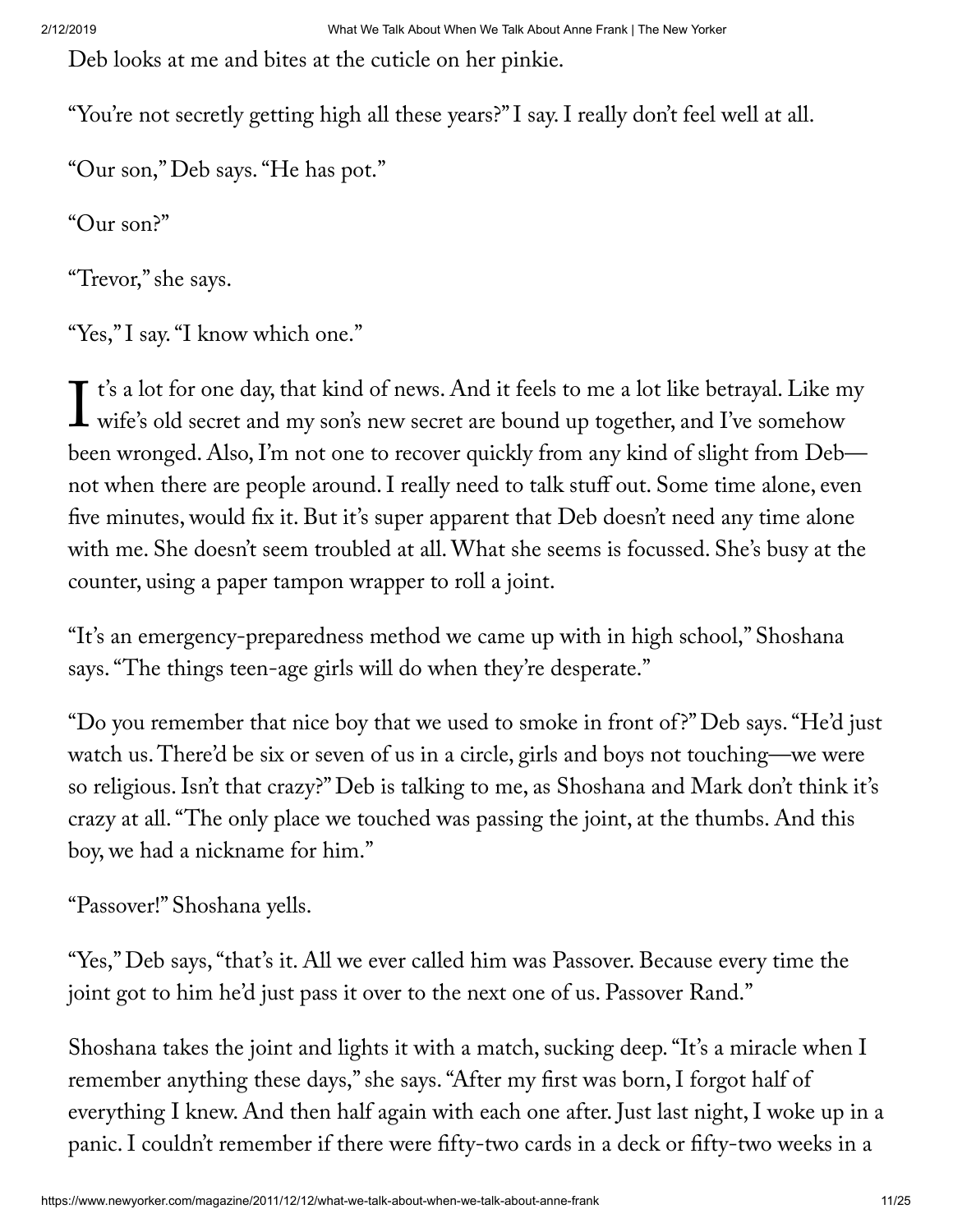year.The recall errors—I'm up all night worrying over them, just waiting for the Alzheimer's to kick in."

"It's not that bad,"Mark tells her."It's only everyone on one side of your family that has it."

"That's true,"she says, passing her husband the joint."The other side is blessed only with dementia. Anyway, which is it? Weeks or cards?"

"Same, same,"Mark says, taking a hit.

When it's Deb's turn, she holds the joint and looks at me, like I'm supposed to nod or give her permission in some husbandly anxiety-absolving way. But instead of saying,"Go ahead,"I pretty much bark at Deb."When were you going to tell me about our son?"

At that, Deb takes a long hit, holding it deep, like an old pro.

"Really, Deb. How could you not tell me you knew?"

Deb walks over and hands me the joint. She blows the smoke in my face, not aggressive, just blowing.

"I've only known five days," she says. "I was going to tell you. I just wasn't sure how, or if I should talk to Trevy first, maybe give him a chance," she says.

"A chance to what?"I ask.

"To let him keep it as a secret between us.To let him know he could have my trust if he promised to stop."

"But he's the son,"I say."I'm the father. Even if it's a secret with him, it should be a double secret between me and you.I should always get to know—even if I pretend not to know—any secret with him."

"Do that double part again,"Mark says. But I ignore him.

"That's how it's always been,"I say to Deb. And, because I'm desperate and unsure,I follow it up with "Hasn't it?"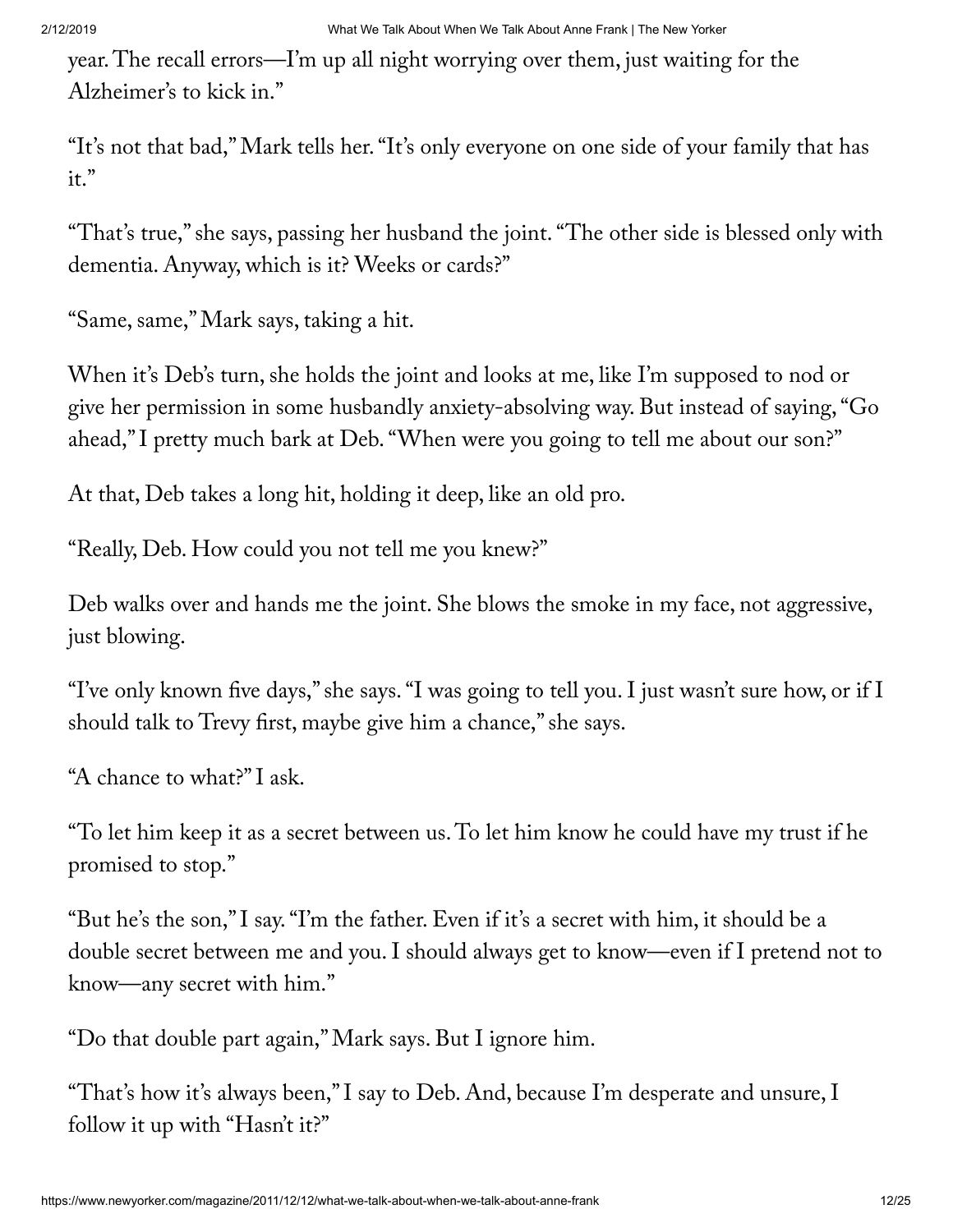I mean, we really trust each other, Deb and I. And I can't remember feeling like so much has hung on one question in a long time.I'm trying to read her face, and something complex is going on, some formulation. And then she sits right there on the floor, at my feet.

"Oh, my God,"she says."I'm so fucking high. Like instantly. Like, like," and then she starts laughing."Like, Mike,"she says."Like, kike,"she says, turning completely serious. "Oh, my God,I'm really messed up."

"We should have warned you," Shoshana says.

As she says this, I'm holding my first hit in, and already trying to fight off the paranoia that comes rushing behind that statement.

"Warned us what?"I say, my voice high, and the smoke still sweet in my nose.

"This isn't your father's marijuana,"Mark says."The THC levels. One hit of this new hydroponic stuff, it's like if maybe you smoked a pound of the stuff we had when we were kids."

"I feel it," I say. And I do. I sit down with Deb on the floor and take her hands. I feel nice.Though I'm not sure if I thought that or said it, so I try it again, making sure it's out loud."I feel nice,"I say.

"I found the pot in the laundry hamper," Deb says."Leave it to a teen-age boy to think that's the best place to hide something. His clean clothes show up folded in his room, and it never occurs to him that someone empties that hamper.To him, it's the loneliest, most forgotten space in the world. Point is I found an Altoids tin at the bottom, stuffed full." Deb gives my hands a squeeze. "Are we good now?"

"We're good,"I say. And it feels like we're a team again, like it's us against them. Because Deb says,"Are you sure you guys are allowed to smoke pot that comes out of a tin that held non-kosher candy? I really don't know if that's O.K." And it's just exactly the kind of thing I'm thinking.

"First of all, we're not eating it.We're smoking it," Shoshana says."And even so, it's cold contact, so it's probably all right either way."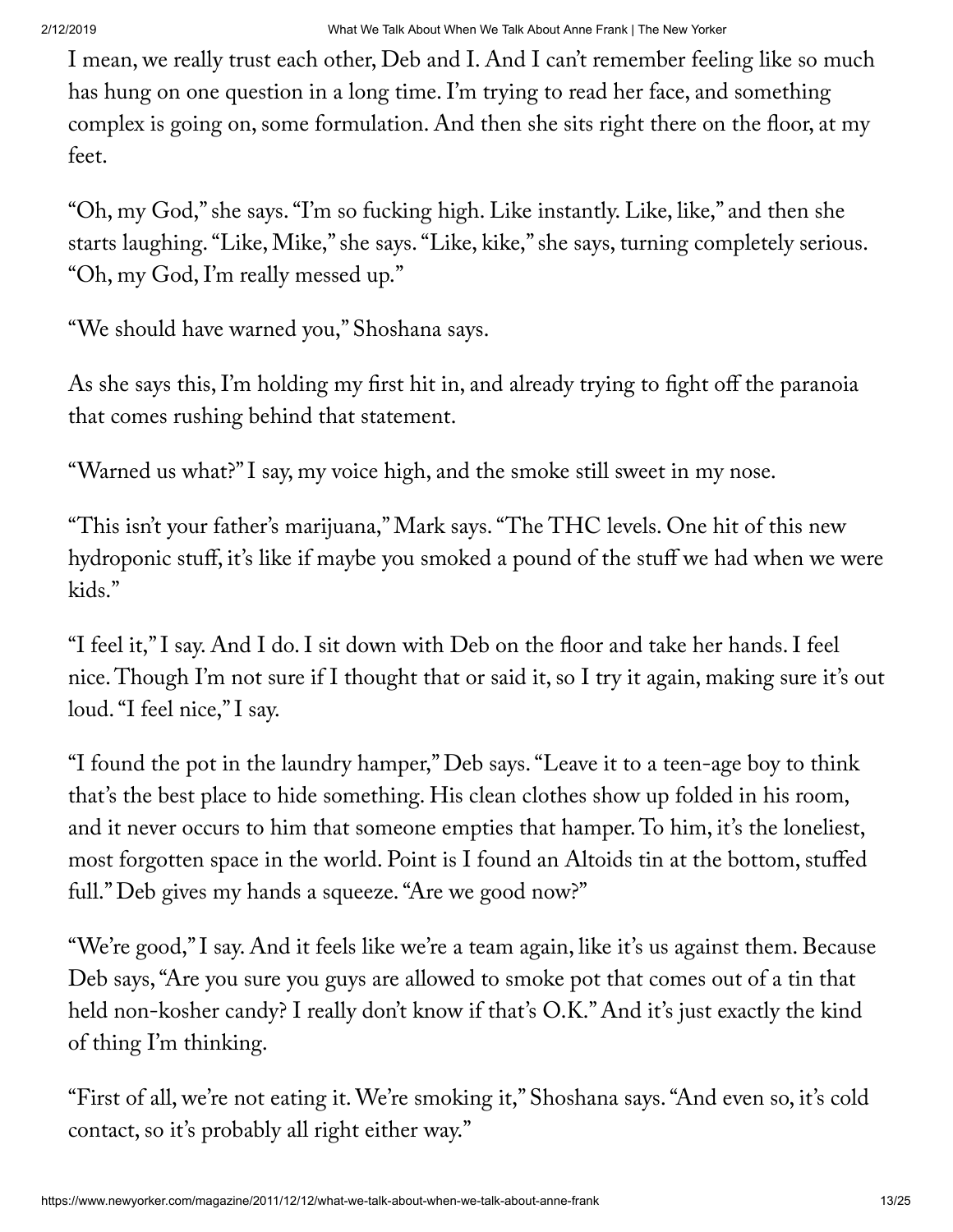" 'Cold contact'? "I say.

"It's a thing," Shoshana says. "Just forget about it and get up off the floor. Chop-chop." And they each offer us a hand and get us standing."Come, sit back at the table," Shoshana says.

## MORE FROM THIS ISSUE [December](https://www.newyorker.com/magazine/2011/12/12) 12, 2011

| ANNALS OF SCIENCE         | <b>SHOUTS &amp; MURMURS</b> | <b>BRIEFLY NOTED</b> | ASSEMBLY I         |
|---------------------------|-----------------------------|----------------------|--------------------|
| The Power of Nothing      | Pick a Number               | In Red               | $\mathrm{Cooks}$ R |
| <b>By Michael Specter</b> | <b>By Paul Rudnick</b>      |                      | <b>By Katia B</b>  |

"I'll tell you,"Mark says."That's got to be the No. 1 most annoying thing about being Hasidic in the outside world.Worse than the rude stuff that gets said is the constant policing by civilians. Everywhere we go, people are checking on us. Ready to make some sort of liturgical citizen's arrest."

"Strangers!" Shoshana says."Just the other day, on the way in from the airport. Yuri pulled into a McDonald's to pee, and some guy in a trucker hat came up to him as he went in and said, 'You allowed to go in there, brother?'Just like that."

"Not true!" Deb says.

"It's not that I don't see the fun in that,"Mark says."The allure. You know, we've got Mormons in Jerusalem.They've got a base there. A seminary.The rule is—the deal with the government—they can have their place, but they can't do outreach. No proselytizing. Anyway,I do some business with one of their guys."

"From Utah?" Deb says.

"From Idaho. His name is Jebediah, for real—do you believe it?"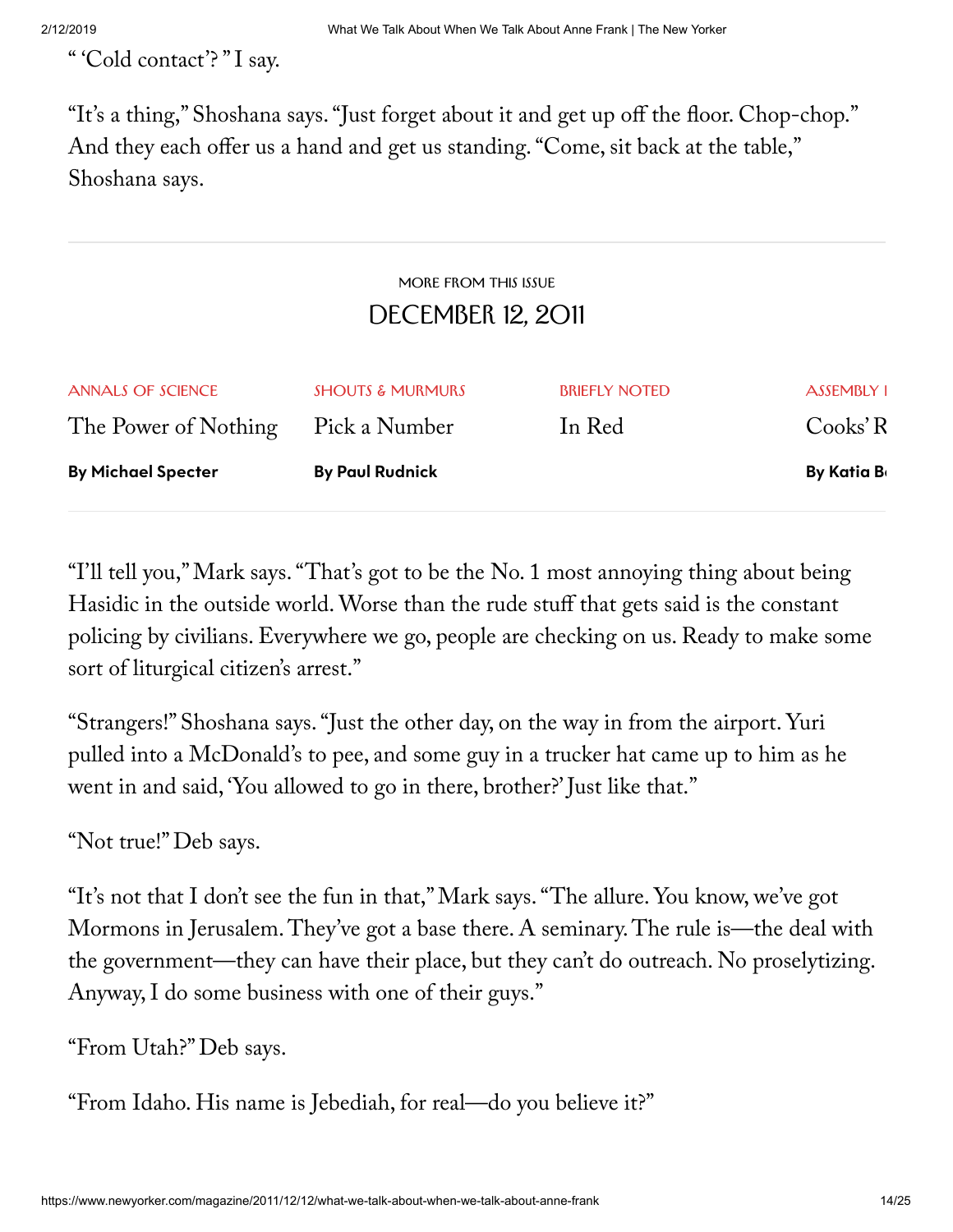#### 2/12/2019 What We Talk About When We Talk About Anne Frank | The New Yorker

"No, Yerucham and Shoshana,"I say."Jebediah is a very strange name."Mark rolls his eyes at that, handing me what's left of the joint.Without even asking, he gets up and gets the tin and reaches into his wife's purse for another tampon. And I'm a little less comfortable with this than with the white bread, with a guest coming into the house and smoking up all our son's pot. Deb must be thinking something similar, as she says,"After this story,I'm going to text Trev and make sure he's not coming back anytime soon."

"So when Jeb's at our house,"Mark says,"when he comes by to eat and pours himself a Coke,I do that same religious-police thing.I can't resist.I say, 'Hey, Jeb, you allowed to have that?' People don't mind breaking their own rules, but they're real strict about someone else's."

"So are they allowed to have Coke?" Deb says.

"I don't know,"Mark says."All Jeb ever says back is 'You're thinking of coffee, and mind your own business, either way.'"

And then my Deb. She just can't help herself."You heard about the scandal? The Mormons going through the Holocaust list."

"Like in 'Dead Souls,'"I say, explaining."Like in the Gogol book, but real."

"Do you think we read that?"Mark says."As Hasidim, or before?"

"They took the records of the dead," Deb says,"and they started running through them. They took these people who died as Jews and started converting them into Mormons. Converting the six million against their will."

"And this is what keeps an American Jew up at night?" Mark says.

"What does that mean?" Deb says.

"It means—"Mark says.

But Shoshana interrupts him."Don't tell them what it means, Yuri. Just leave it unmeant."

"We can handle it,"I say."We are interested, even, in handling it."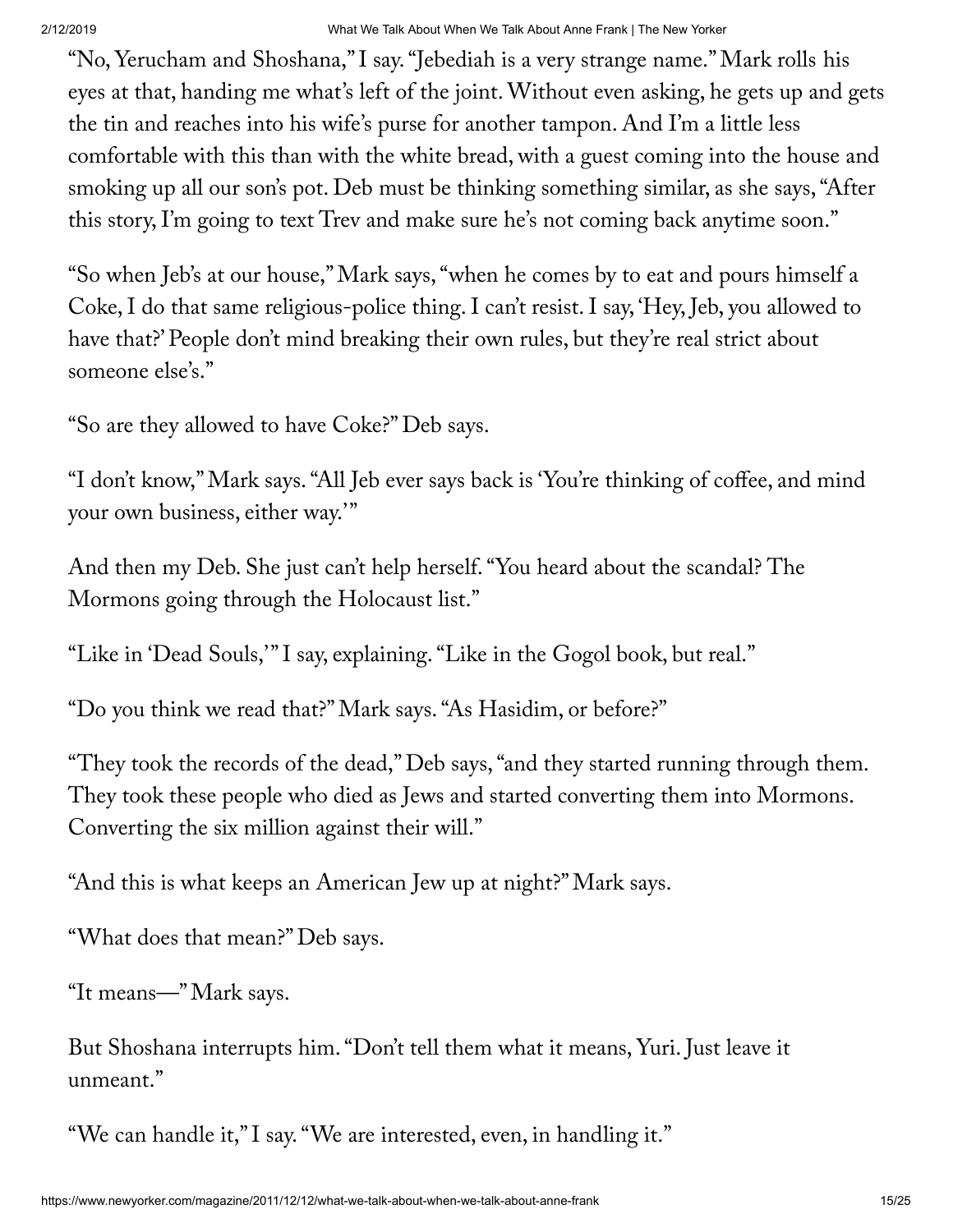"Your son, he seems like a nice boy."

"Do not talk about their son," Shoshana says.

"Do not talk about our son," Deb says.This time I reach across and lay a hand on her elbow.

"Talk,"I say.

"He does not,"Mark says,"seem Jewish to me."

"How can you say that?" Deb says."What is wrong with you?"But Deb's upset draws less attention than my response.I'm laughing so hard that everyone turns toward me.

"What?"Mark says.

"Jewish to you?"I say."The hat, the beard, the blocky shoes. A lot of pressure,I'd venture, to look Jewish to you. Like, say, maybe Ozzy Osbourne, or the guys from Kiss, like them telling Paul Simon, 'You do not look like a musician to me.'"

"It is not about the outfit," Mark says. "It's about building life in a vacuum. Do you know what I saw on the drive over here? Supermarket, supermarket, adult bookstore, supermarket, supermarket, firing range."

"Floridians do like their guns and porn,"I say."And their supermarkets."

"What I'm trying to say, whether you want to take it seriously or not, is that you can't build Judaism only on the foundation of one terrible crime,"Mark says."It's about this obsession with the Holocaust as a necessary sign of identity. As your only educational tool. Because for the children there is no connection otherwise. Nothing Jewish that binds."

"Wow, that's offensive," Deb says."And close-minded.There is such a thing as Jewish culture. One can live a culturally rich life."

"Not if it's supposed to be a Jewish life. Judaism is a religion. And with religion comes ritual. Culture is nothing. Culture is some construction of the modern world.It is not fixed; it is ever changing, and a weak way to bind generations. It's like taking two pieces of metal, and instead of making a nice weld you hold them together with glue."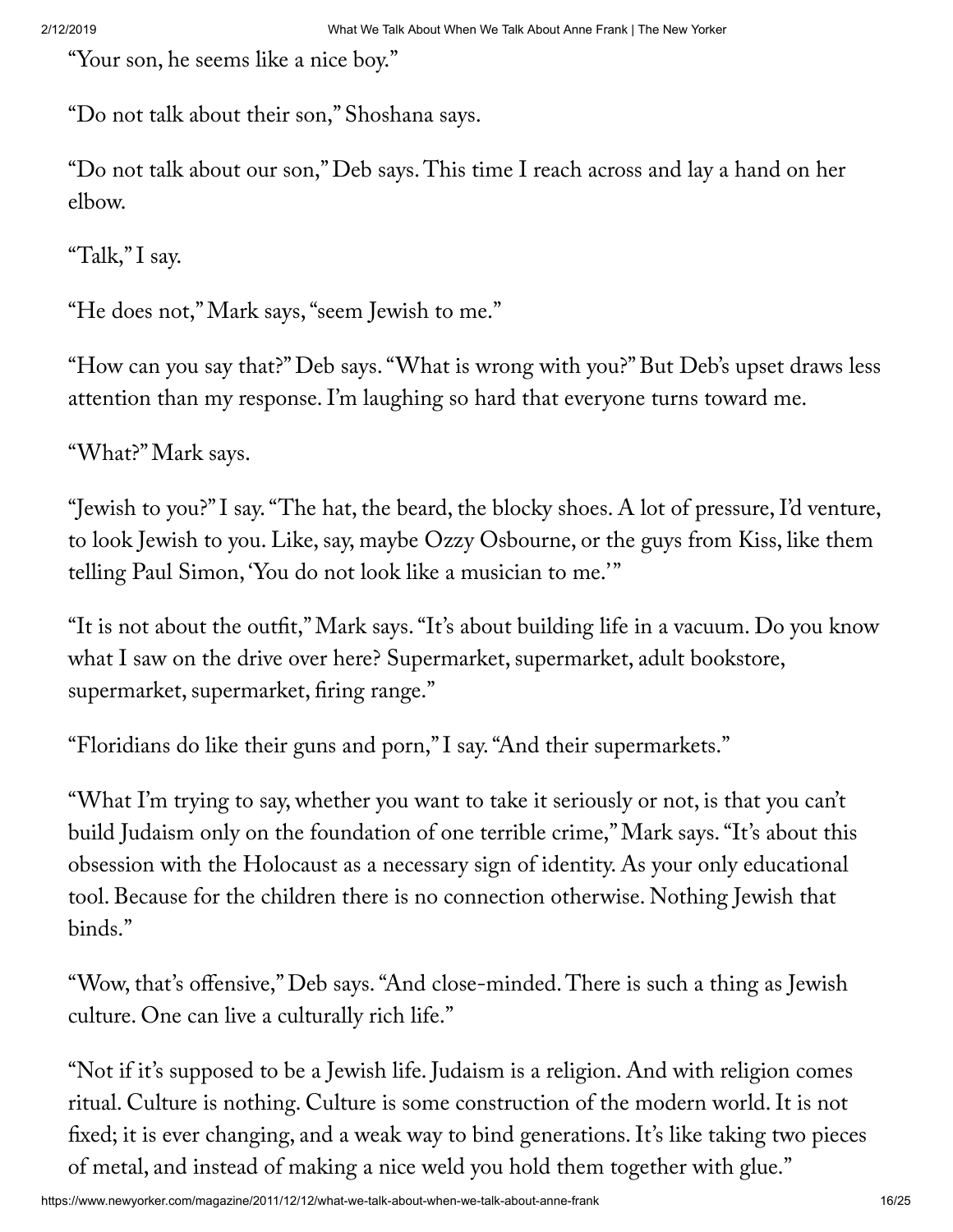"What does that even mean?" Deb says."Practically."

Mark raises a finger to make his point, to educate. "In Jerusalem we don't need to busy ourselves with symbolic efforts to keep our memories in place. Because we live exactly as our parents lived before the war. And this serves us in all things, in our relationships, too, in our marriages and parenting."

"Are you saying your marriage is better than ours?" Deb says."Really? Just because of the rules you live by?"

"I'm saying your husband would not have the long face, worried his wife is keeping secrets. And your son, he would not get into the business of smoking without first coming to you. Because the relationships, they are defined. They are clear."

"Because they are welded together,"I say,"and not glued."

"Yes," he says."And I bet Shoshana agrees."But Shoshana is distracted. She is working carefully with an apple and a knife. She is making a little apple pipe, all the tampons gone.

"Did your daughters?" Deb says. "If they tell you everything, did they come to you first, before they smoked?"

"Our daughters do not have the taint of the world we grew up in.They have no interest in such things."

"So you think,"I say.

"So I know," he says."Our concerns are different, our worries."

"Let's hear 'em," Deb says.

"Let's not," Shoshana says."Honestly, we're drunk, we're high, we are having a lovely reunion."

"Every time you tell him not to talk,"I say,"it makes me want to hear what he's got to say even more."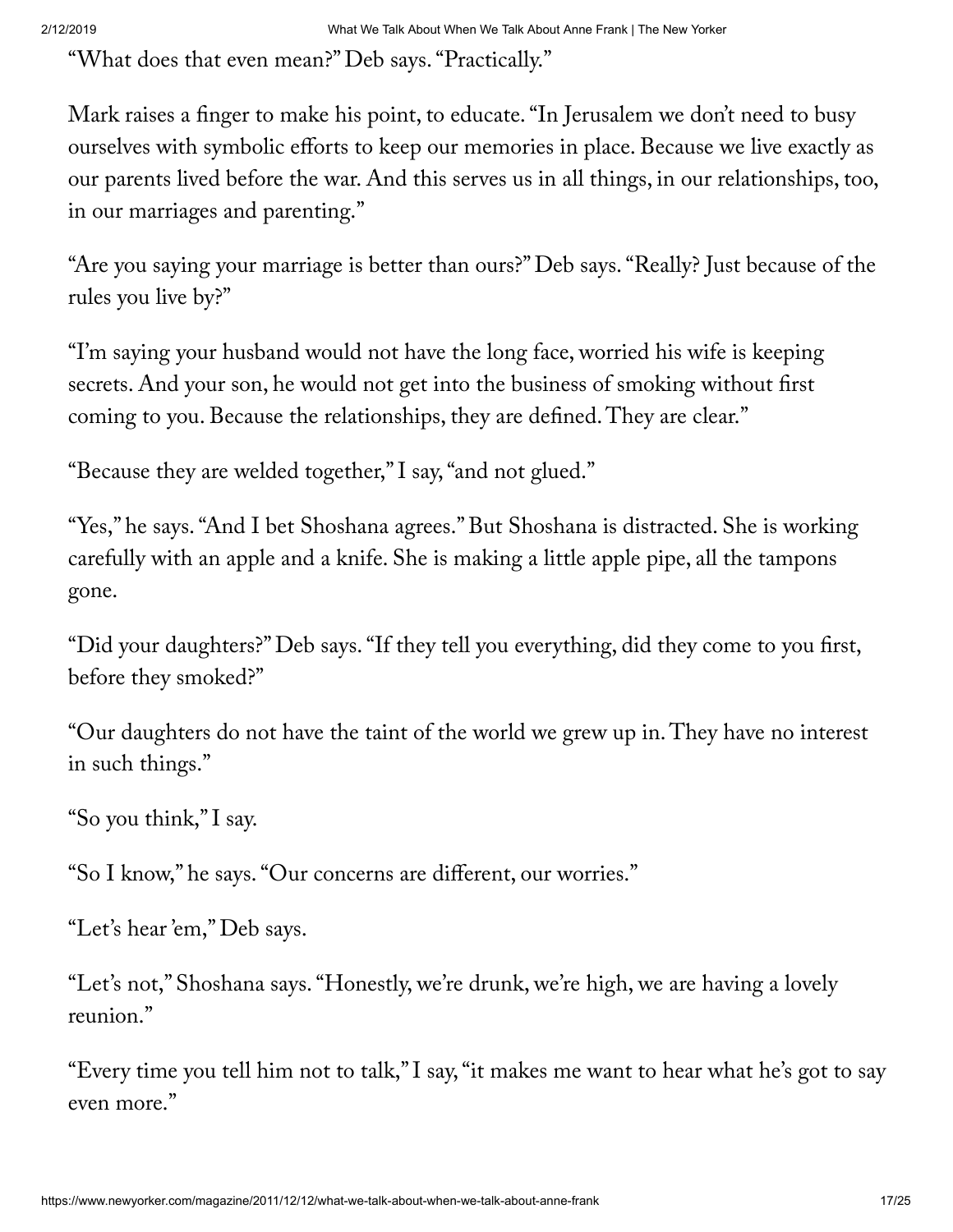"Our concern,"Mark says,"is not the past Holocaust.It is the current one.The one that takes more than fifty per cent of the Jews of this generation. Our concern is intermarriage.It's the Holocaust that's happening now. You don't need to be worrying about some Mormons doing hocus-pocus on the murdered six million. You need to worry that your son marries a Jew."

"Oh, my God," Deb says."Are you calling intermarriage a Holocaust?"

"You ask my feeling, that's my feeling. But this, no, it does not exactly apply to you, except in the example you set for the boy. Because you're Jewish, your son, he is as Jewish as me. No more, no less."

"I went to yeshiva, too, Born-Again Harry! You don't need to explain the rules to me."

"Did you just call me 'Born-Again Harry'?"Mark asks.

"I did," Deb says. And she and he, they start to laugh at that.They think 'Born-Again Harry' is the funniest thing they've heard in a while. And Shoshana laughs, and then I laugh, because laughter is infectious—and it is doubly so when you're high.

"You don't really think our family, my lovely, beautiful son, is headed for a Holocaust, do you?" Deb says."Because that would really cast a pall on this beautiful day."

"No,I don't,"Mark says."It's a lovely house and a lovely family, a beautiful home that you've made for that strapping young man. You're a real *balabusta*," Mark says.

"That makes me happy," Deb says. And she tilts her head nearly ninety degrees to show her happy, sweet smile."Can I hug you? I'd really like to give you a hug."

"No,"Mark says, though he says it really politely."But you can hug my wife. How about that?"

"That's a great idea," Deb says. Shoshana gets up and hands the loaded apple to me, and I smoke from the apple as the two women hug a tight, deep, dancing-back-and-forth hug, tilting this way and that, so, once again,I'm afraid they might fall.

"It is a beautiful day,"I say.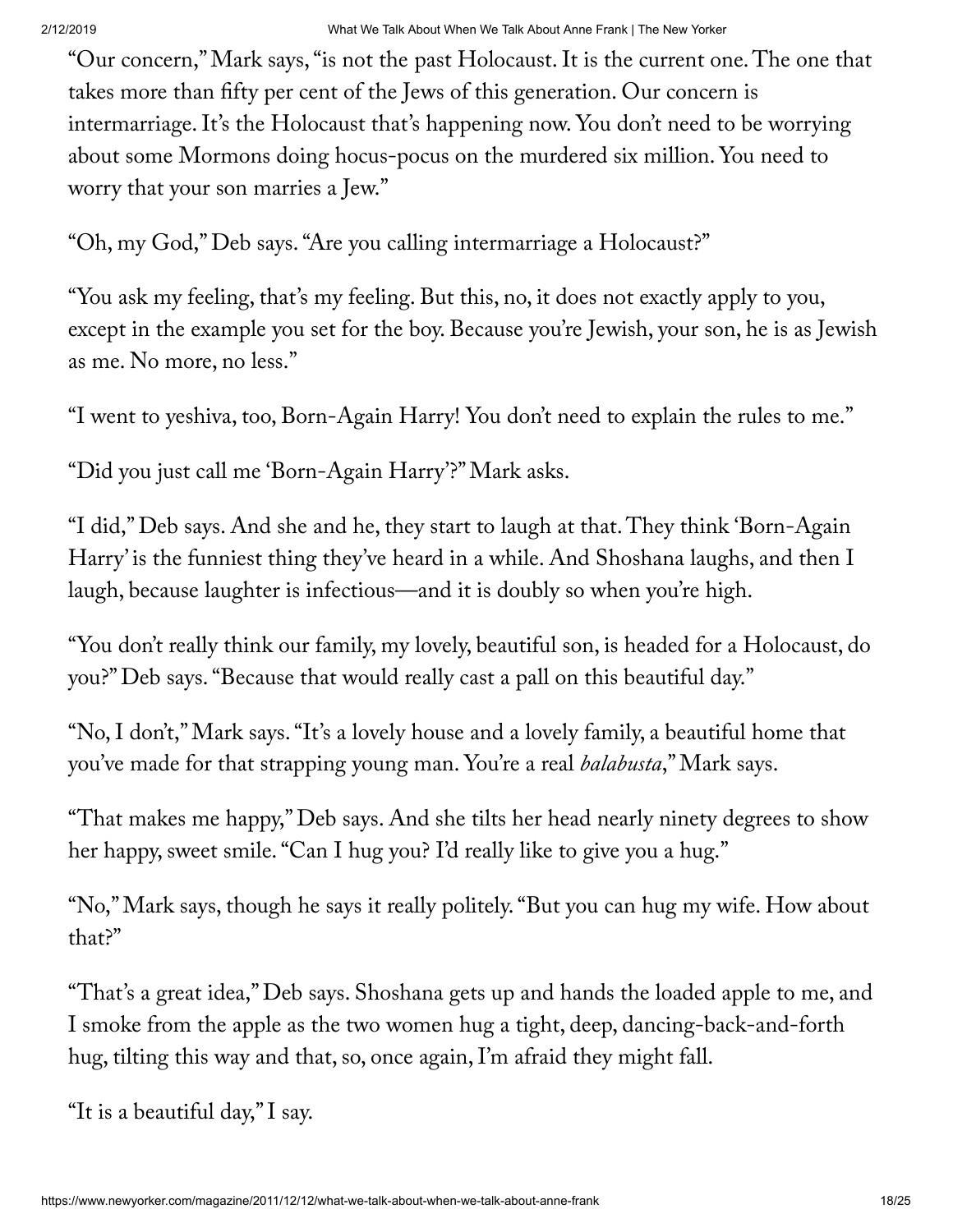"It is,"Mark says. And both of us look out the window, and both of us watch the perfect clouds in a perfect sky, so that we're both staring out as the sky suddenly darkens.It is a change so abrupt that the ladies undo their hug to watch.

"It's like that here," Deb says. And the clouds open up and torrential tropical rain drops straight down, battering.It is loud against the roof, and loud against the windows, and the fronds of the palm trees bend, and the floaties in the pool jump as the water boils.

Shoshana goes to the window. And Mark passes Deb the apple and goes to the window. "Really, it's always like this here?" Shoshana says.

"Sure,"I say."Every day. Stops as quick as it starts."

And both of them have their hands pressed up against the window. And they stay like that for some time, and when Mark turns around, harsh guy, tough guy, we see that he is weeping.

"You do not know," he says."I forget what it's like to live in a place rich with water.This is a blessing above all others."

"If you had what we had,"I say.

"Yes," he says, wiping his eyes.

"Can we go out?" Shoshana says."In the rain?"

"Of course," Deb says.Then Shoshana tells me to close my eyes. Only me. And I swear I think she's going to be stark naked when she calls,"Open up."

She's taken off her wig is all, and she's wearing one of Trev's baseball caps in its place.

"I've only got the one wig this trip,"she says."If Trev won't mind."

"He won't mind," Deb says. And this is how the four of us find ourselves in the back yard, on a searingly hot day, getting pounded by all this cool, cool rain.It's just about the best feeling in the world. And,I have to say, Shoshana looks twenty years younger in that hat.

We do not talk in the rain.We are too busy frolicking and laughing and jumping around. And that's how it happens that I'm holding Mark's hand and sort of dancing, and Deb is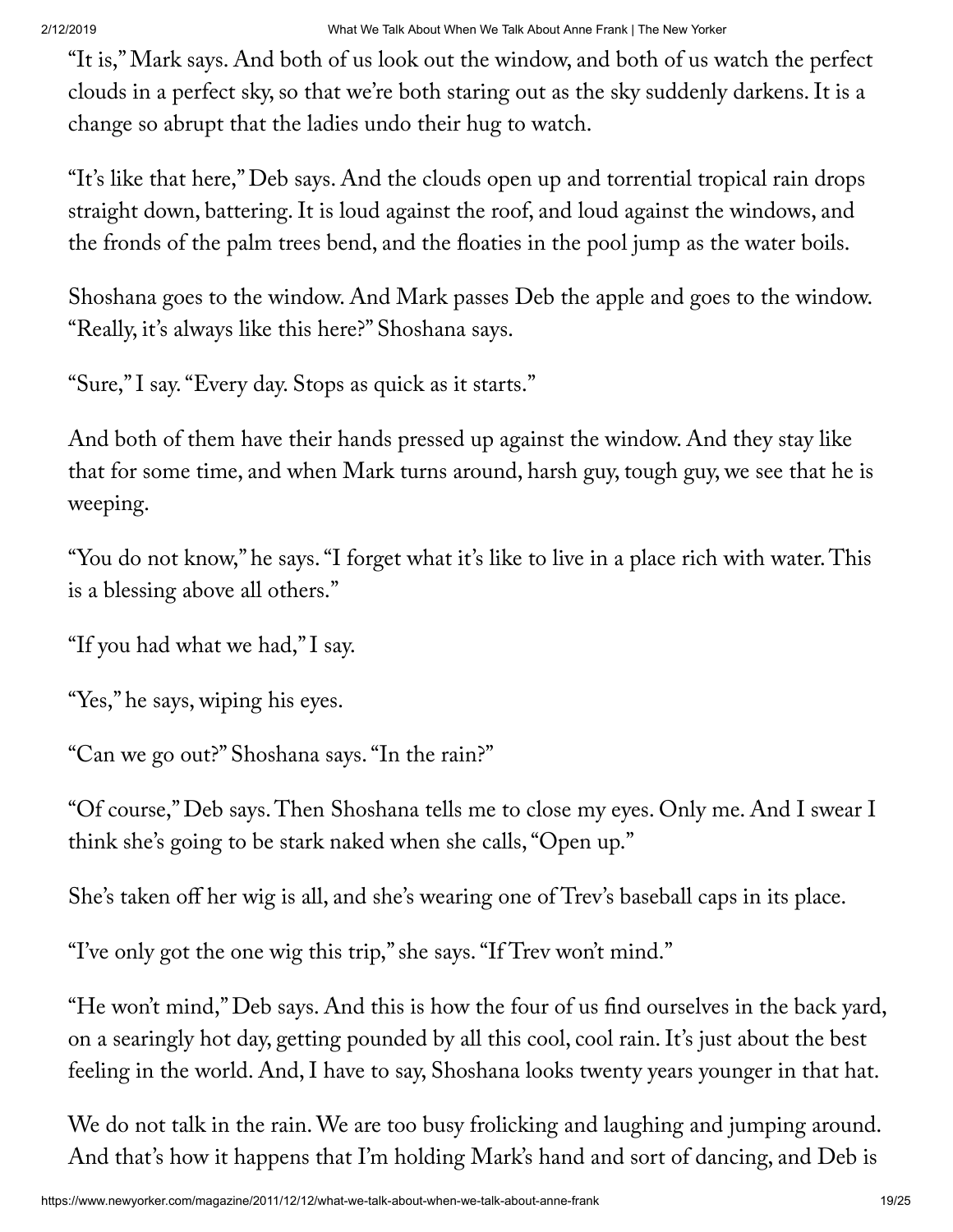holding Shoshana's hand, and they're doing their own kind of jig. And when I take Deb's hand, though neither Mark nor Shoshana is touching the other, somehow we've formed a broken circle.We've started dancing our own kind of hora in the rain.

It is the silliest and freest and most glorious I can remember feeling in years.Who would think that's what I'd be saying with these strict, suffocatingly austere people visiting our house? And then my Deb, my love, once again she is thinking what I'm thinking, and she says, face up into the rain, all of us spinning,"Are you sure this is O.K., Shoshana? That it's not mixed dancing? I don't want anyone feeling bad after."

"We'll be just fine," Shoshana says. "We will live with the consequences." The question slows us, and stops us, though no one has yet let go.

"It's like the old joke,"I say.Without waiting for anyone to ask which one,I say,"Why don't Hasidim have sex standing up?"

"Why?" Shoshana says.

"Because it might lead to mixed dancing."

Deb and Shoshana pretend to be horrified as we let go of hands, as we recognize that the moment is over, the rain disappearing as quickly as it came. Mark stands there staring into the sky, lips pressed tight."That joke is very, very old," he says."And mixed dancing makes me think of mixed nuts, and mixed grill, and insalata mista.The sound of 'mixed dancing' has made me wildly hungry. And I'm going to panic if the only kosher thing in the house is that loaf of bleached American bread."

"You have the munchies,"I say.

"Diagnosis correct," he says.

Deb starts clapping at that, tiny claps, her hands held to her chest in prayer. She says to him, absolutely beaming, "You will not even believe what riches await."

The four of us stand in the pantry, soaking wet, hunting through the shelves and dripping on the floor. "Have you ever seen such a pantry?" Shoshana says, reach **d** dripping on the floor. "Have you ever seen such a pantry?" Shoshana says, reaching her arms out."It's gigantic."It is indeed large, and it is indeed stocked, an enormous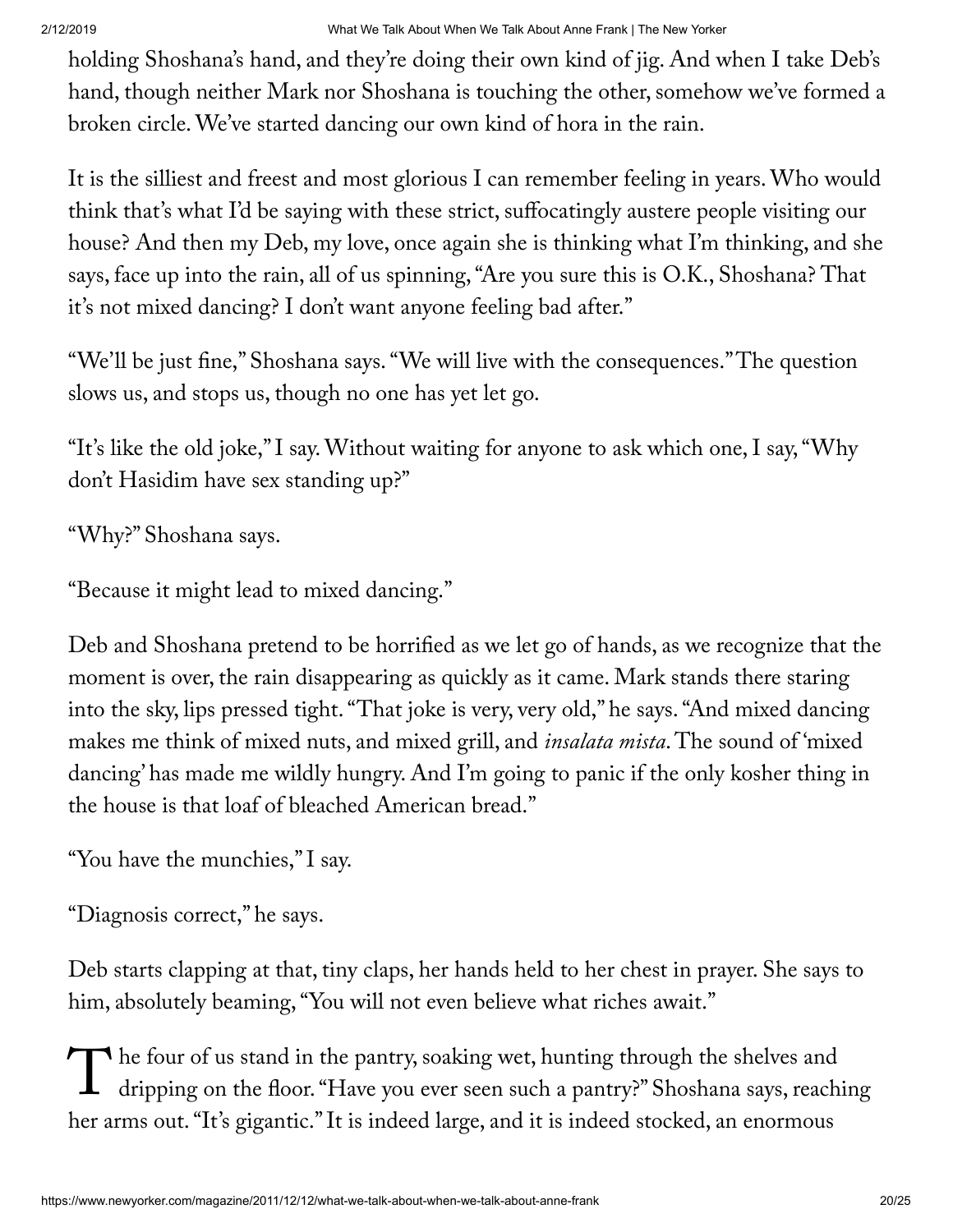amount of food, and an enormous selection of sweets, befitting a home that is often host to a swarm of teen-age boys.

"Are you expecting a nuclear winter?" Shoshana says.

"I'll tell you what she's expecting,"I say."You want to know how Holocaust-obsessed she really is? I mean, to what degree?"

"To no degree," Deb says."We are done with the Holocaust."

"Tell us," Shoshana says.

"She's always plotting our secret hiding place,"I say.

"No kidding," Shoshana says.

"Like, look at this. At the pantry, with a bathroom next to it, and the door to the garage. If you sealed it all up—like put drywall at the entrance to the den—you'd never suspect. If you covered that door inside the garage up good with,I don't know—if you hung your tools in front of it and hid hinges behind, maybe leaned the bikes and the mower against it, you'd have this closed area, with running water and a toilet and all this food.I mean, if someone sneaked into the garage to replenish things, you could rent out the house. Put in another family without their having any idea."

"Oh, my God," Shoshana says."My short-term memory may be gone from having all those children—"

"And from the smoking,"I say.

"And from that, too. But I remember from when we were kids," Shoshana says, turning to Deb. "You were always getting me to play games like that. To pick out spaces. And even worse, even darker—"

"Don't," Deb says.

"I know what you're going to say,"I tell her, and I'm honestly excited."The game, yes? She played that crazy game with you?"

"No," Deb says."Enough. Let it go."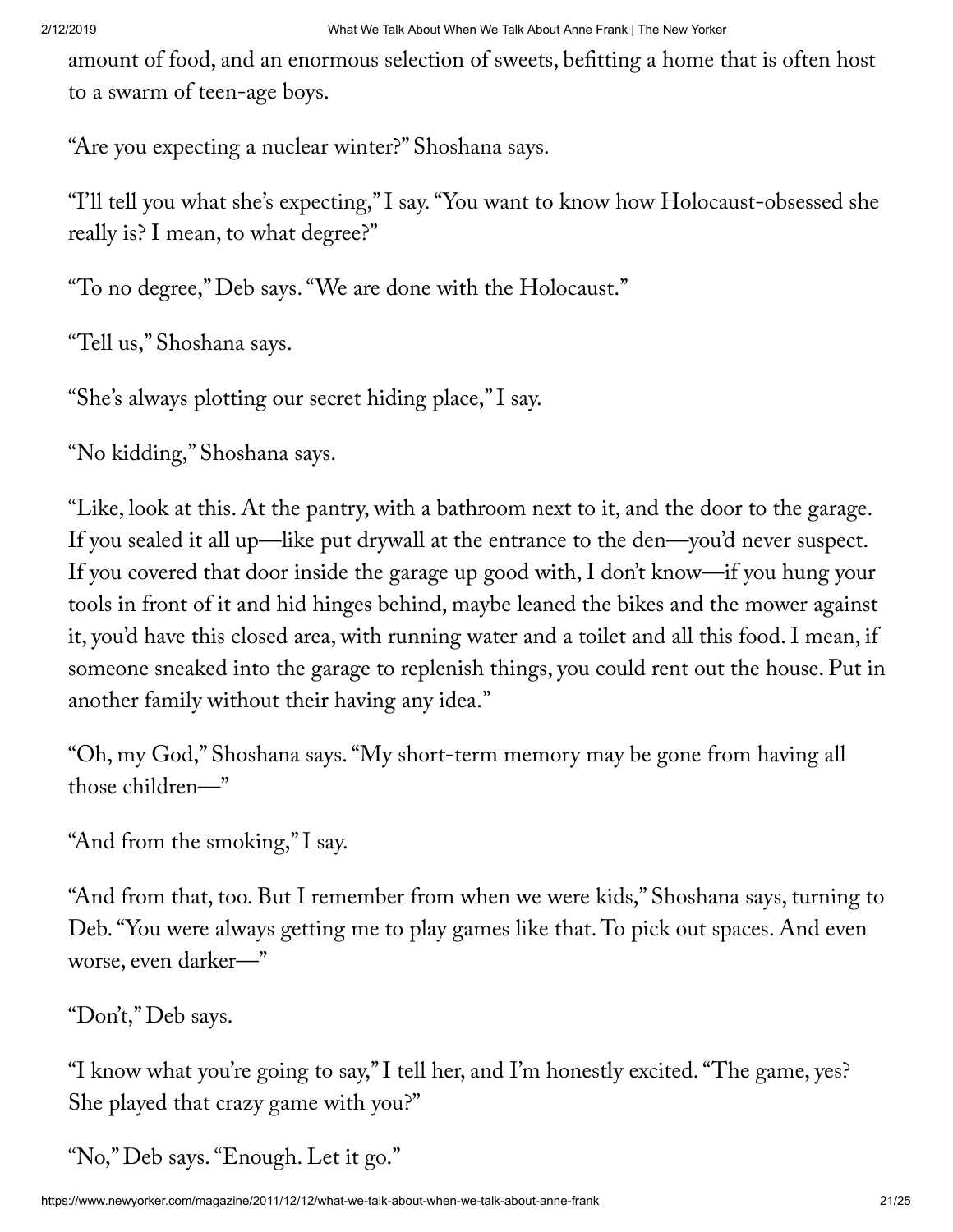And Mark—who is utterly absorbed in studying kosher certifications, who is tearing through hundred-calorie snack packs and eating handfuls of roasted peanuts, and who has said nothing since we entered the pantry except "What's a Fig Newman?"—he stops and says,"I want to play this game."

"It's not a game," Deb says.

And I'm happy to hear her say that, as it's just what I've been trying to get her to admit for years.That it's not a game.That it's dead serious, and a kind of preparation, and an active pathology that I prefer not to indulge.

"It's the Anne Frank game," Shoshana says."Right?"

Seeing how upset my wife is, I do my best to defend her. I say, "No, it's not a game. It's just what we talk about when we talk about Anne Frank."

"How do we play this non-game?"Mark says."What do we do?"

"It's the Righteous Gentile game," Shoshana says.

"It's Who Will Hide Me?"I say.

"In the event of a second Holocaust," Deb says, giving in."It's a serious exploration, a thought experiment that we engage in."

"That you play," Shoshana says.

"That, in the event of an American Holocaust, we sometimes talk about which of our Christian friends would hide us."

"I don't get it,"Mark says.

"Of course you do," Shoshana says."It's like this.If there was a Shoah, if it happened again—say we were in Jerusalem, and it's 1941 and the Grand Mufti got his way, what would Jebediah do?"

"What could he do?"Mark says.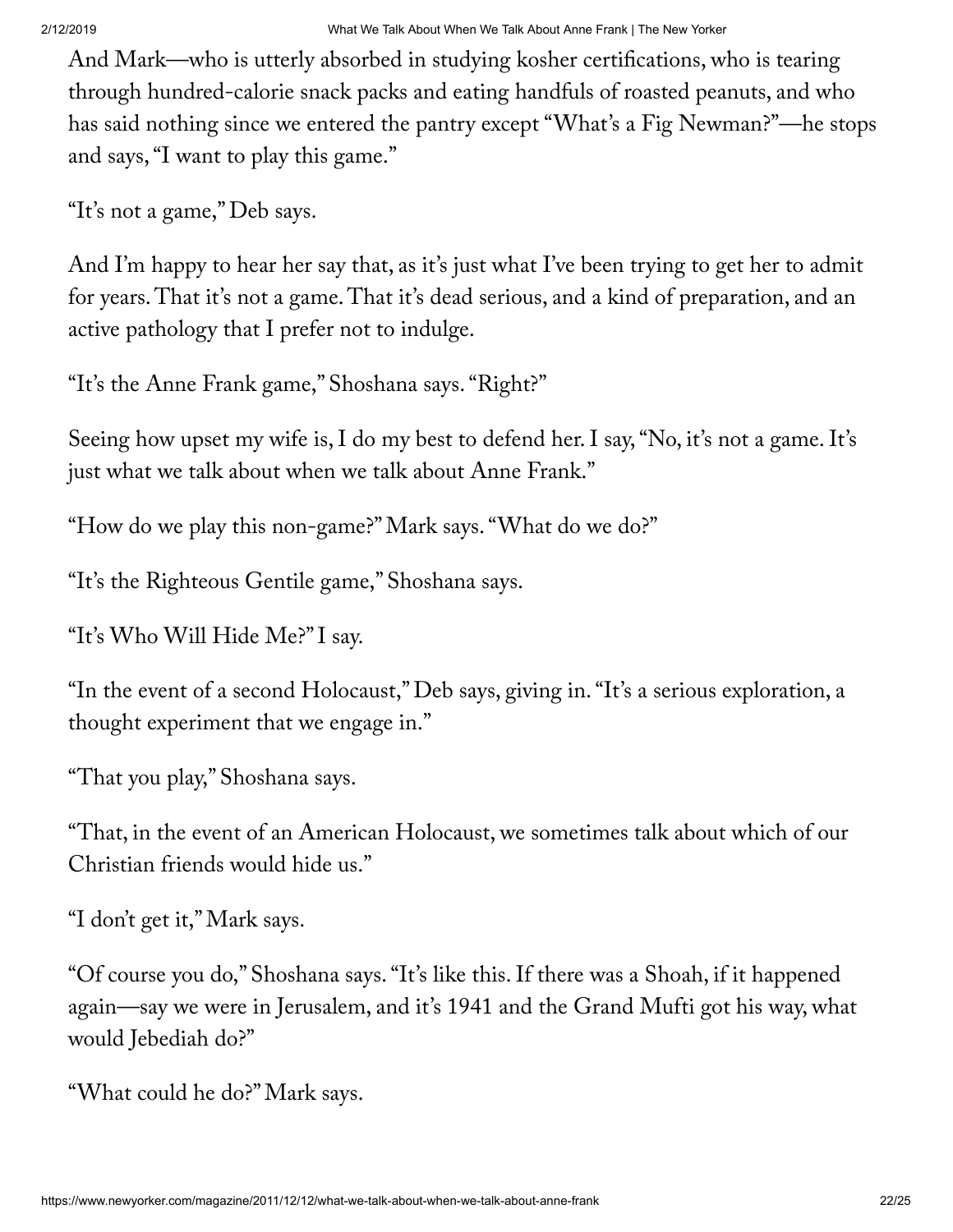#### 2/12/2019 What We Talk About When We Talk About Anne Frank | The New Yorker

"He could hide us. He could risk his life and his family's and everyone's around him. That's what the game is: would he—for real—would he do that for you?"

"He'd be good for that, a Mormon,"Mark says."Forget this pantry.They have to keep a year of food stored in case of the Rapture, or something like that.Water, too. A year of supplies. Or maybe it's that they have sex through a sheet. No, wait.I think that's supposed to be us."

"All right," Deb says."Let's not play. Really, let's go back to the kitchen.I can order in from the glatt kosher place.We can eat outside, have a real dinner and not just junk."

"No, no,"Mark says."I'll play.I'll take it seriously."

"So would the guy hide you?"I say.

"The kids, too?"Mark says."I'm supposed to pretend that in Jerusalem he's got a hidden motel or something where he can put the twelve of us?"

"Yes," Shoshana says."In their seminary or something. Sure."

Mark thinks about this for a long, long time. He eats Fig Newmans and considers, and you can tell that he's taking it seriously—serious to the extreme.

"Yes,"Mark says, looking choked up."Jeb would do that for us. He would risk it all."

Shoshana nods."Now you go,"she says to us."You take a turn."

"But we don't know any of the same people anymore," Deb says."We usually just talk about the neighbors."

"Our across-the-street neighbors,"I tell them."They're the perfect example. Because the husband, Mitch, he would hide us.I know it. He'd lay down his life for what's right. But that wife of his."

"Yes," Deb says."Mitch would hide us, but Gloria, she'd buckle.When he was at work one day, she'd turn us in."

"You could play against yourselves," Shoshana says."What if one of you wasn't Jewish? Would you hide the other?"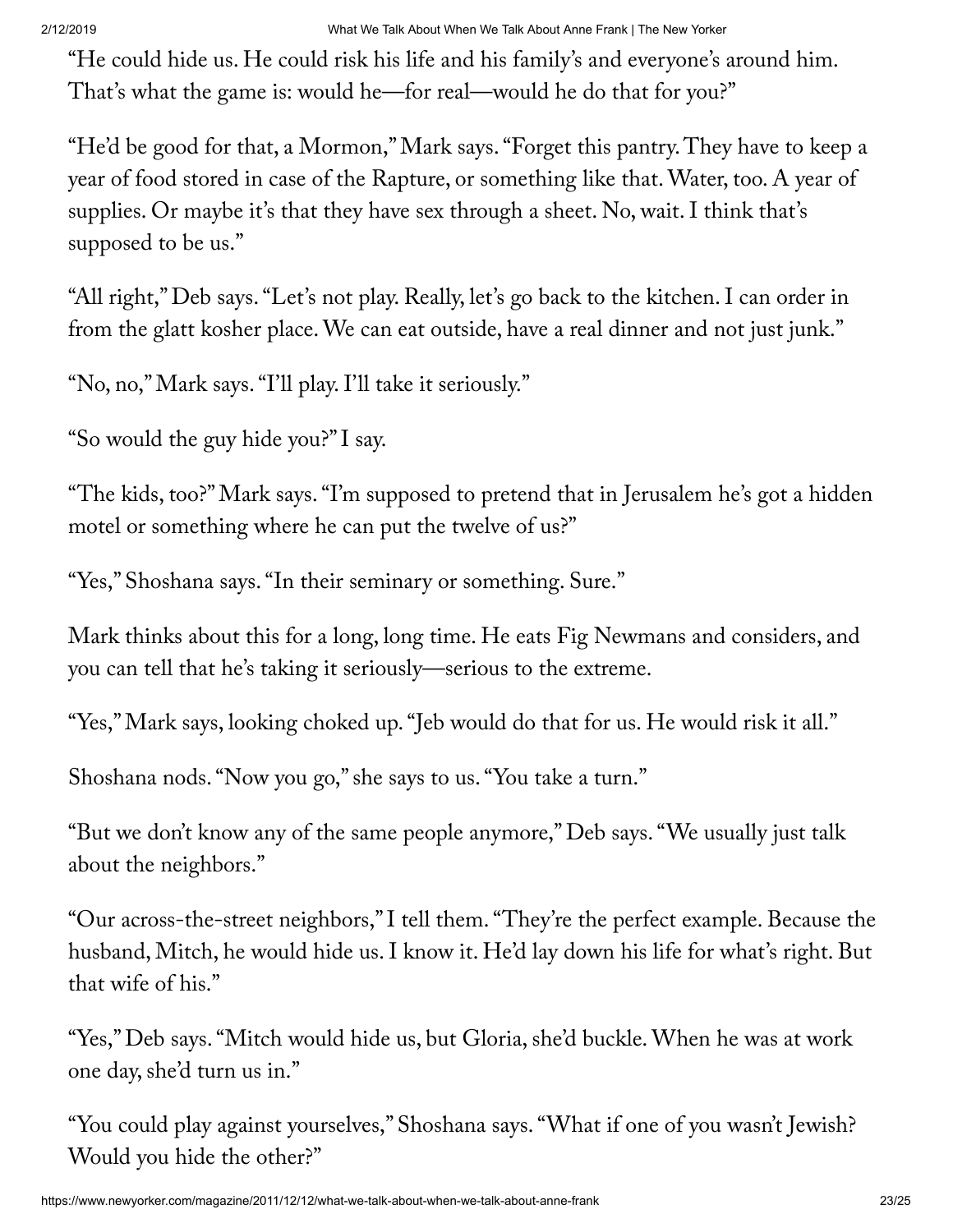"I'll do it,"I say."I'll be the Gentile, because I could pass best. A grown woman with an ankle-length denim skirt in her closet—they'd catch you in a flash."

"Fine," Deb says. And I stand up straight, put my shoulders back, like maybe I'm in a lineup.I stand there with my chin raised so my wife can study me. So she can decide if her husband really has what it takes.Would I have the strength, would I care enough and it is not a light question, not a throwaway question—to risk my life to save her and our son?

Deb stares, and Deb smiles, and gives me a little push to my chest."Of course he would," Deb says. She takes the half stride that's between us and gives me a tight hug that she doesn't release."Now you," Deb says."You and Yuri go."

"How does that even make sense?"Mark says."Even for imagining."

"Sh-h-h," Shoshana says."Just stand over there and be a good Gentile while I look."

"But if I weren't Jewish I wouldn't be me."

"That's for sure,"I say.

"He agrees,"Mark says."We wouldn't even be married.We wouldn't have kids."

"Of course you can imagine it," Shoshana says."Look,"she says, and goes over and closes the pantry door."Here we are, caught in South Florida for the second Holocaust. You're not Jewish, and you've got the three of us hiding in your pantry."

"But look at me!" he says.

"I've got a fix," I say. "You're a background singer for  $ZZ$  Top. You know that band?"

Deb lets go of me so she can give my arm a slap.

"Really," Shoshana says."Look at the three of us like it's your house and we're your charges, locked up in this room."

"And what're you going to do while I do that?" Mark says.

"I'm going to look at you looking at us.I'm going to imagine."